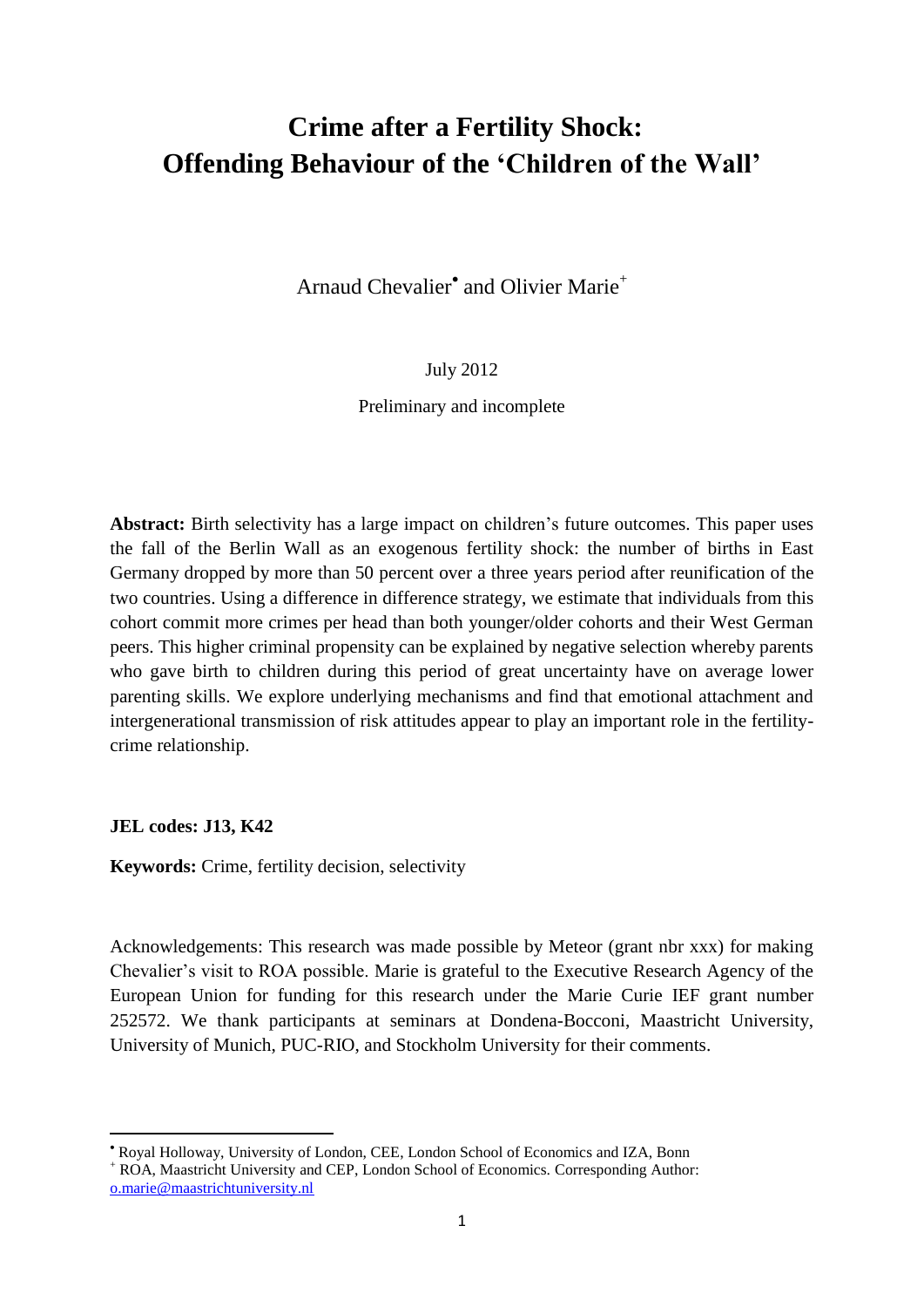## **1. Introduction**

Families have a strong influence on the development of their children (see Almond and Currie (2011) and Black and Devereux (2011) for recent reviews) but the influence of parents start even earlier with the decision to have, or not, children at a given time. Factors affecting this decision are the socio-economic circumstances prevalent in the country (Sobotka et al, 2011). However, there impact may be heterogeneous, and dependent on the family initial conditions. For example, a labour income shock reduces the family budget but also reduces the opportunity costs of having a child. Since the income and substitution effects work in opposite directions, a negative income shock would lead to negative parental selection when the substitution effect dominates, which is more likely for less well off families.

Parental selection is potentially particularly stringent for criminal activity of the next generation since: i. the determinants of selection into fertility on parent characteristics and offending participation of children are correlated (Sampson and Laub, 1993); ii. criminality can be transmitted between generations (Hjalmarsson and Lindquist, 2012) and; iii. a small number of individuals can be responsible for a majority of crimes (Tracy, Wolfgang and Figlio, 1990). Indeed, Donohue and Levitt (2001) demonstrated the importance of parental selection on offending behaviour. In their seminal paper, they conclude that the legalisation of abortion in the U.S. in the Seventies was responsible for up to 50% of the drop in crime rates observed in the 1990s. Positive selection is associated with the parents of the marginal children being born having better characteristics or as Donohue and Levitt (2001) put it, the "unwanted children" not being born. Alternatively, Pop-Eleches (2006) demonstrates that an abortion ban in Romania in the 1960s lead to an improvement in children"s outcome. This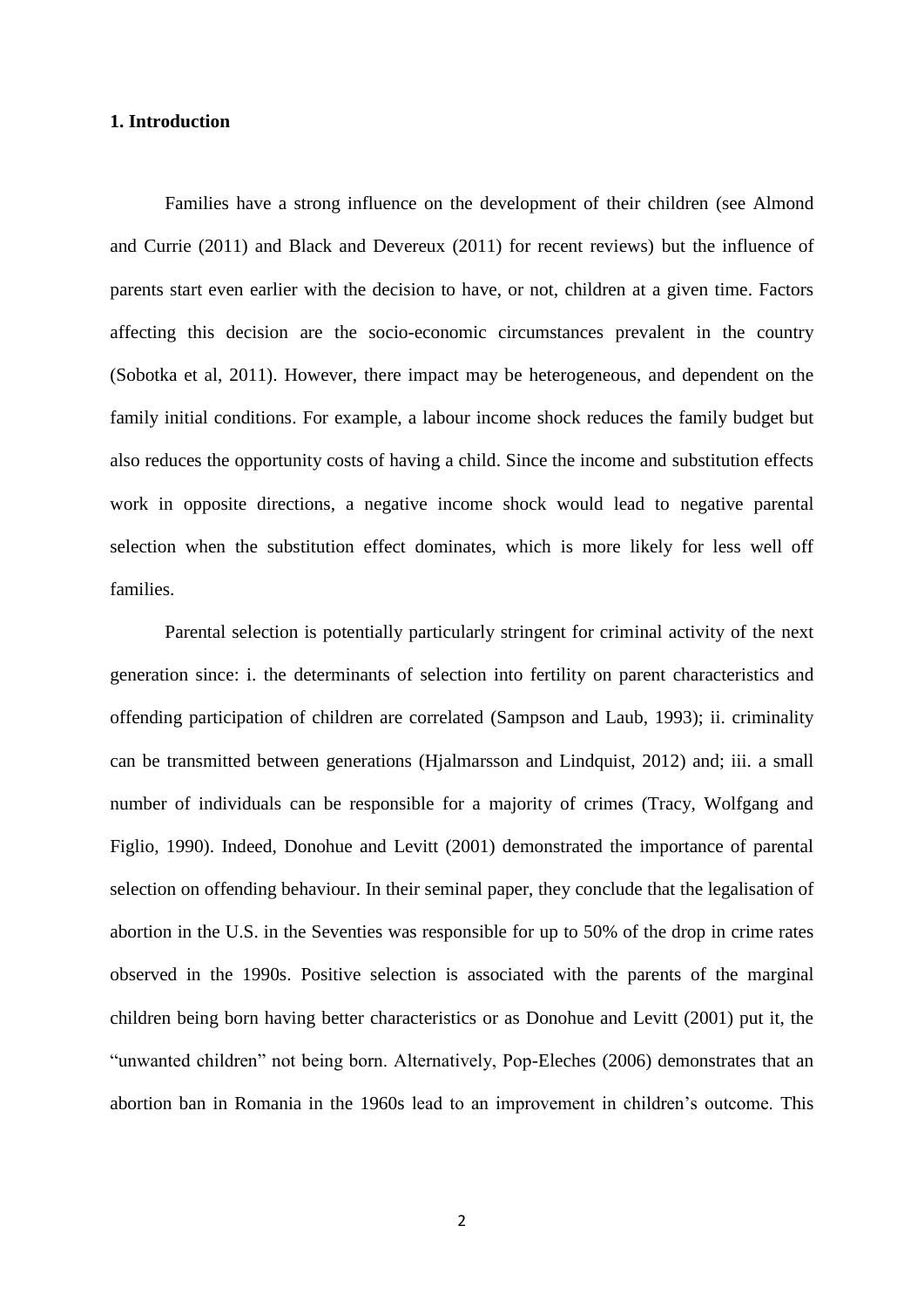negative selection was due to more educated women being more likely to rely on abortion as a birth control method.

Most of the literature on parental selection in developed countries has relied on change to the availability or costs of birth control methods, principally abortion. Abortion tends to be a highly controversial policy, and only a fraction of potential mothers use it as a birth control method<sup>1</sup>. As such, the estimated effects pertain to mothers who have (at the time) a strong preference for not having a child and may not be informative about the impact of parental selection in the general population. Moreover, the above mentioned papers rely on discrete legislation change to identify the consequences of selection but since the policy changes happen at a point in time and are thereafter permanent, it is difficult to separate the effects of the change in the abortion law from secular trends. Indeed Donohue and Levitt's findings have been plagued by controversies<sup>2</sup>.

This paper attempts to further our understanding of the link between fertility decision, selection and future child"s outcomes. Rather than relying on changes to the abortion legislation, which affects selected group of potential parents, this paper relies on a large political and social shock which affected fertility decisions of all adults over a short period of time; after which fertility decision reverted to normal<sup>3</sup>. As such the consequences of fertility selection can be estimated for a precisely defined cohort of children, and we can exclude that they are driven by any secular trend.

More precisely, following the collapse of the Berlin Wall in late 1989, the number of births, in what used to be the Democratic Republic of Germany (East Germany), dropped by

 $\overline{\phantom{a}}$ 

 $1$  This is also an important issue for estimates relying on changes in the availability of legal abortion as they are also likely to be biased since they mostly ignore illegal abortion.

<sup>&</sup>lt;sup>2</sup> Controlling for trends, Cook and Laub (2002), Foote and Goetz (2003), Joyce (2004) and Lott and Whitley (2007) refute that the change in abortion law lead to a significant drop in crime for the subsequent generation. All those arguments have been refuted by Donohue and Levitt (2004, 2008).

<sup>&</sup>lt;sup>3</sup> An early example of the impact of social change on fertility is provided in Rindfuss et al (1978) who document the effect of Brown vs Board of Education in 1954 which declared school segregation illegal. This Supreme Court decision would have affected children being schooled in States still practicing discrimination; i.e. Southern States. This social change led to a drop in the number of white birth in the South of 0.7% in 1955 while birth numbers were increasing by close to 2 % nationally.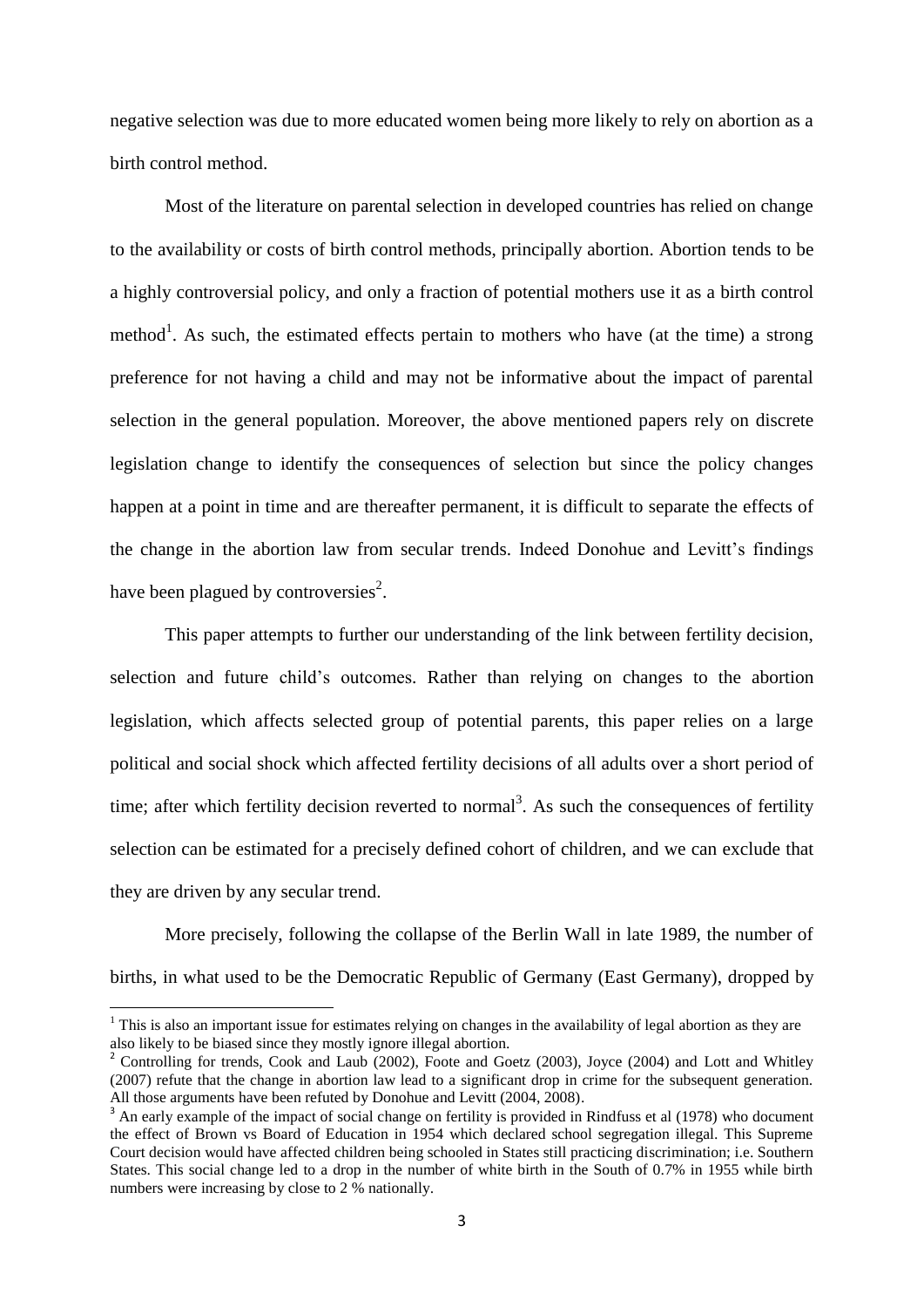almost 50% over a three-year period; an unprecedented peace time event. The unanticipated sudden collapse of the communist regime in East Germany created uncertainties regarding welfare and cost of children, large upheavals in the economic conditions, as well as possibilities to migrate. Nine months after the fall of the wall, the number of monthly birth in East Germany plummeted by 40% and continued falling until 1994. Thereafter, the birth rate went back to trend. This event allows us to observe a much larger fertility drop than in previous studies, over a precisely defined location and short period of time. We also observe outcomes for cohorts born in the same years in former West Germany which due to the subsequent reunification of Germany where subject to the same policy environment when growing up but were not affected by this fertility shock. This homogenous control group enables us to set our analysis in a difference-in-difference setting, while previous analyses were basically relying on a simple before and after strategy. As such, this is the first paper that estimate a causal effect of parental selection on the criminal behaviour of the second generation and accounts for various trends that could have affected fertility decisions and later outcomes.

The empirical section relies on a combination of Lander level (i.e. German States) and micro level datasets (the German Socioeconomic Panel or GSOEP) available for the whole country since re-unification in 1990. This enables us to not only look at the aggregate effects of the fertility drop on children criminal outcomes but also to carefully consider the impact of never before observed individual characteristics of both mothers and their children. The richness of our data and the specificities of the natural experiment make it possible to shed some much needed light on the "black box" of the underlying mechanisms behind the fertilitycrime relationship.

We first clearly document the massive drop in birth rate observed in East Germany just after the fall of the Berlin Wall and give a number of explanations of why it happened in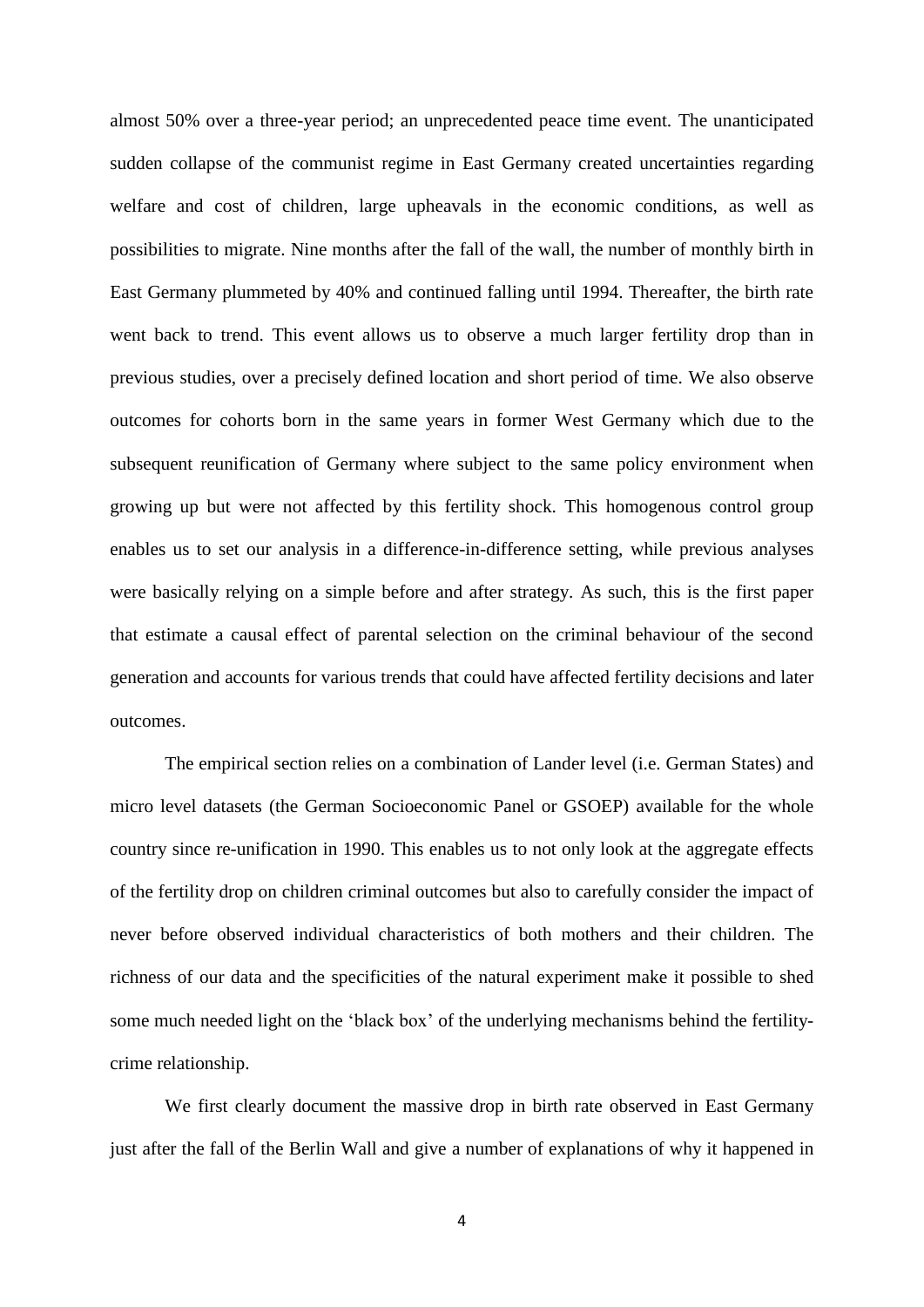the context of the historical and institutional background. Analysis of individual data points to strong evidence of negative selection into motherhood. Women who gave birth during this period of economic and political uncertainties were on average younger, less educated, and more likely to be unmarried mothers. These are typical traits associated with lower "parental skills" which lead their children to display worse outcomes on various socio-economic measures, including criminal participation.

Using Lander level panel data on arrests by age groups, we show that the offending behaviour of the "Children of the Wall" (i.e. born in East Germany between 1991 and 1993) is much worse than could be expected. We estimate that from age eight onwards, they exhibit arrest rates at least 50 percent higher than comparable peers and they are over-represented by more than two-thirds in the arrestee population given their cohort size. These findings from our difference-in-differences strategy are robust to the inclusion of relevant time varying controls as well as to the addition of Lander specific time trends. We can exclude that our results are driven by some alternative factors since the increase in crime is observed each time the "Children of the Wall" enters an arrest age group and not only at a fixed point in time. Our results seem to confirm that parental selection may be perhaps the best predictor of the future criminality of a cohort. The large coefficients obtained may even be underestimates considering that the impact of this negative fertility selection should have been partly mediated by the smaller cohort size.

To understand the mechanisms by which negative parental selection affects criminal behaviour, we investigate how different the "treated" children are in terms of their individual characteristics. At age 17, Children of the Wall are surprisingly similar to their peers in terms of broad educational attainment measures but they report significantly worse emotional relationships with their parents. We interpret this as indicating that child misbehaviour is most strongly influenced by a lack of parental emotional attachment and argue that it corroborates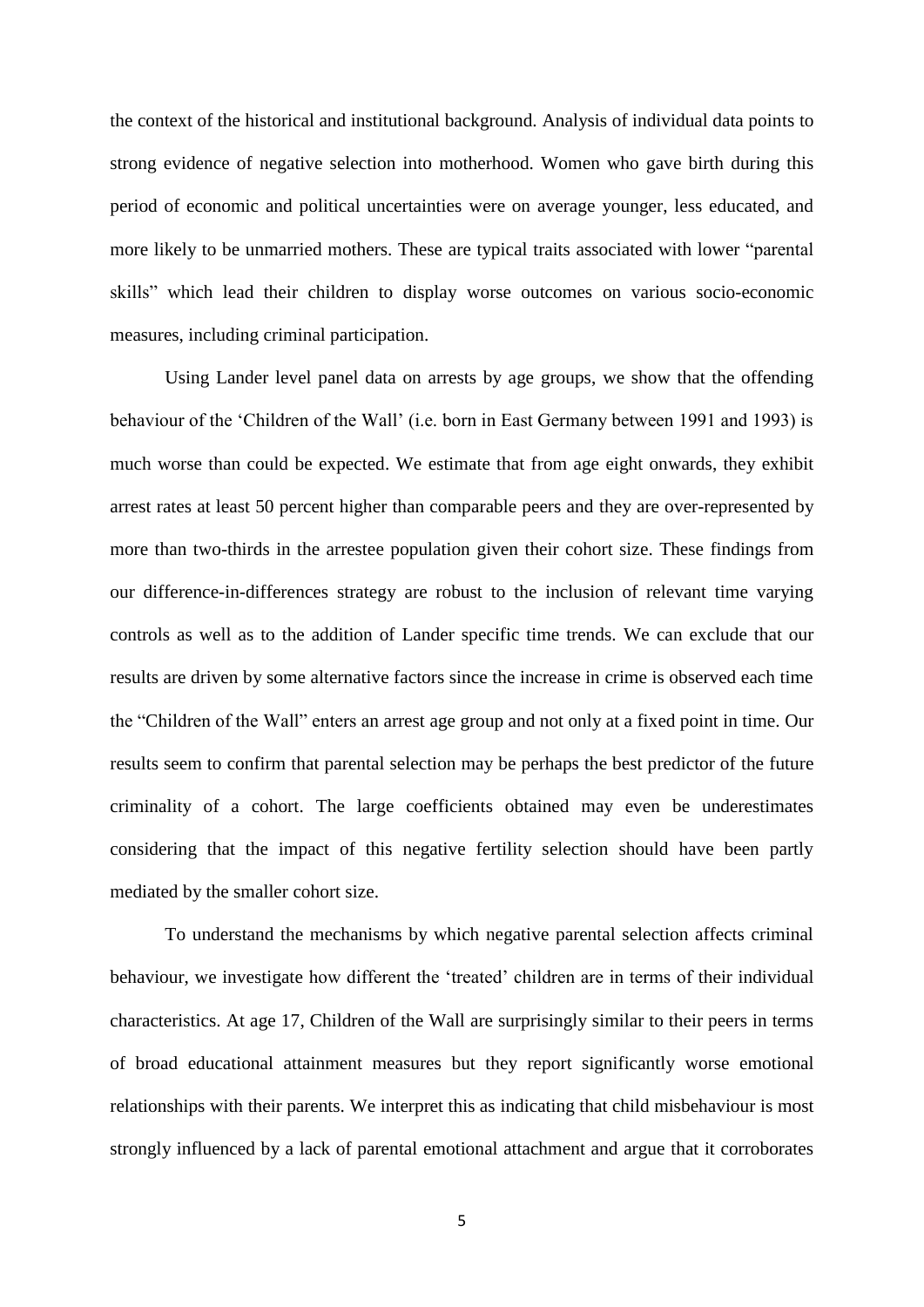the "unwantedness" explanation which is often put forward in the abortion-crime literature. To further investigate underlying mechanisms, we consider the risk attitude of mothers and children which may have a strong impact on both fertility and offending decisions. We find that the women who gave birth just after the end of Communism in East Germany are much more willing to take risk and this is also true for their children. This fits well with recent evidence on inter-generational risk attitude transmission (Dohmen et al., 2012) and is perhaps one of the crucial pieces in understanding the fertility-crime relationship puzzle.

Compared to previous research we believe that this paper uses a cleaner identification strategy to estimate the impact of fertility decision on the criminal behaviour of future generations. This is because the natural experiment we exploit is unique as it led to very profound but short lived fertility shock which creates innate pre and post control groups. The re-unification also makes West Germany a natural control which enables us to account for the potential effect of common trends as never before since children on both side of the "border" where subject to similar educational and social environment when growing up. We confirm that fertility decision appears to have an extremely large impact on the crime rate of future generations. The data we have access to also makes it possible for the first time to look at the actual underlying mechanisms behind this relationship. Parental emotional attachment and risk attitude transmission come out as the strongest explanatory factors further suggesting the importance of considering non-traditional economic personality traits to understand human behaviour. These findings of parental selection have potentially important consequences on the decision of policy planners. Public provision should not only be based on the size of an incoming cohort and pay much more attention to its composition.

The rest of the paper is structured as follows. The next section describes the institutional background and illustrates the drop in fertility. Section 3 describes the different data sources used in this paper. Section 4 presents our difference in differences empirical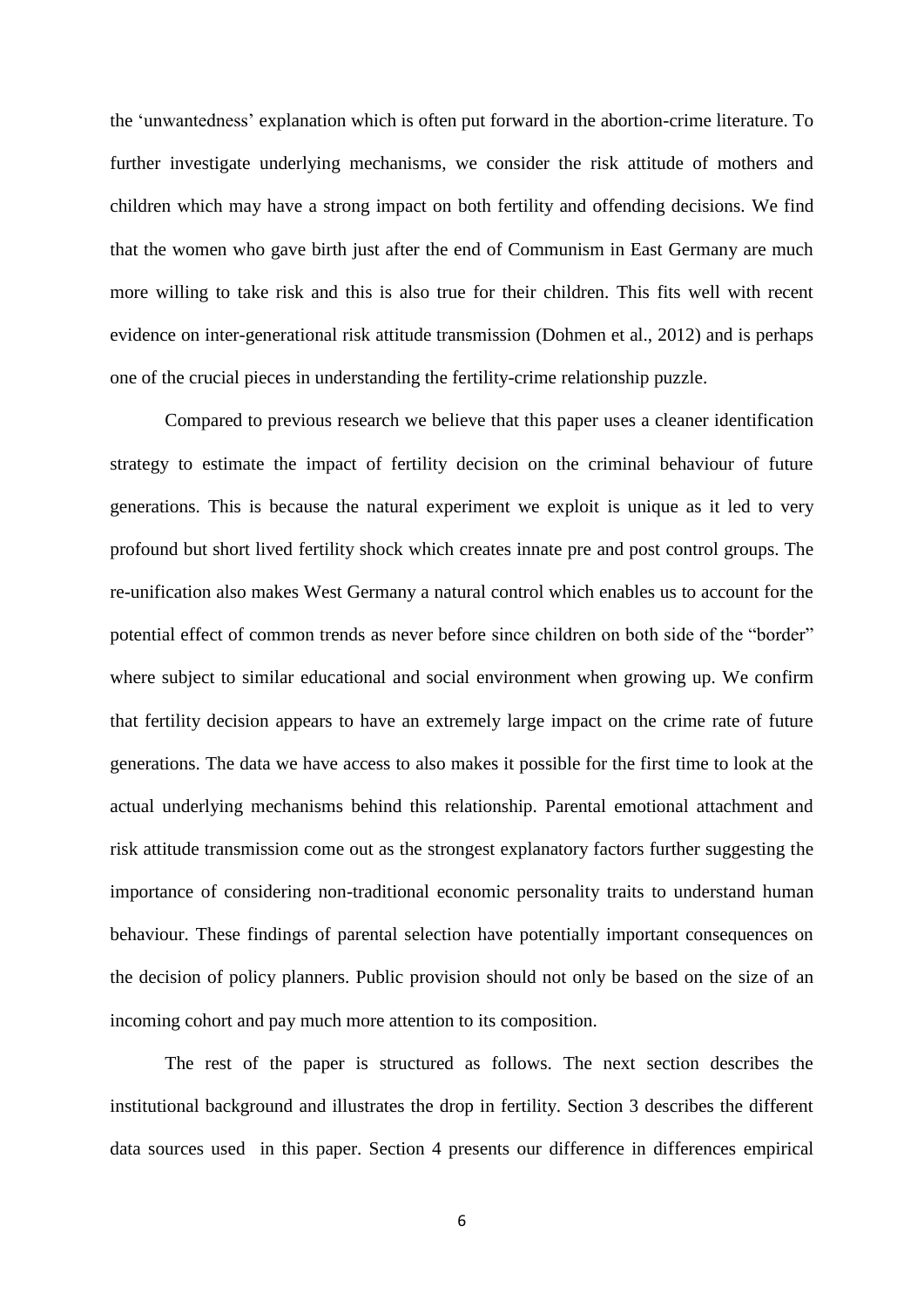strategy. Section 5 reports and discusses our findings on mother selection, cohort criminal participation, and children characteristics. Section 6 checks for the impact of migration on the interpretation of our results and provide other robustness checks. Section 7 concludes.

#### **2. Institutional Background and the Fertility Drop**

### 2.1 The GDR and the German re-unification

In the aftermath of World War II, Germany was split into four zones each administered by one of the allied forces. In 1949, the Federal Republic of Germany (FRG or West Germany) and the German Democratic Republic (GDR or East Germany) were officially founded following these partitions. The GDR developed as one of the most rigid of the former European Communist regimes. As the two countries" economic and political performance diverged, more and more citizens from East Germany migrated by crossing the border into West Berlin. To stop this exodus, a wall was built around the western part of the city in 1961. The Berlin Wall became the symbol of the forty year physical and socioeconomic separation of a people which had previously shared a common destiny.

By the end of the 1980s, a series of sudden and radical political changes led to the rapid collapse of the Communist regimes in most of Eastern Europe. This emblematically culminated with the televised destruction of the Berlin Wall on the evening of the  $9<sup>th</sup>$ November 1989 as the borders between East and West Germany were declared opened. There was a strong political will to quickly re-unite the two countries. By July 1990, a common currency was introduced and re-unification was completed less than a year later in October 1990, see Judt (2005) for details. The very abrupt end of half a century of Communist rule and the express re-unification that followed led to a period of great socio-economic uncertainties for the population in the new East-German Landers. This was perhaps best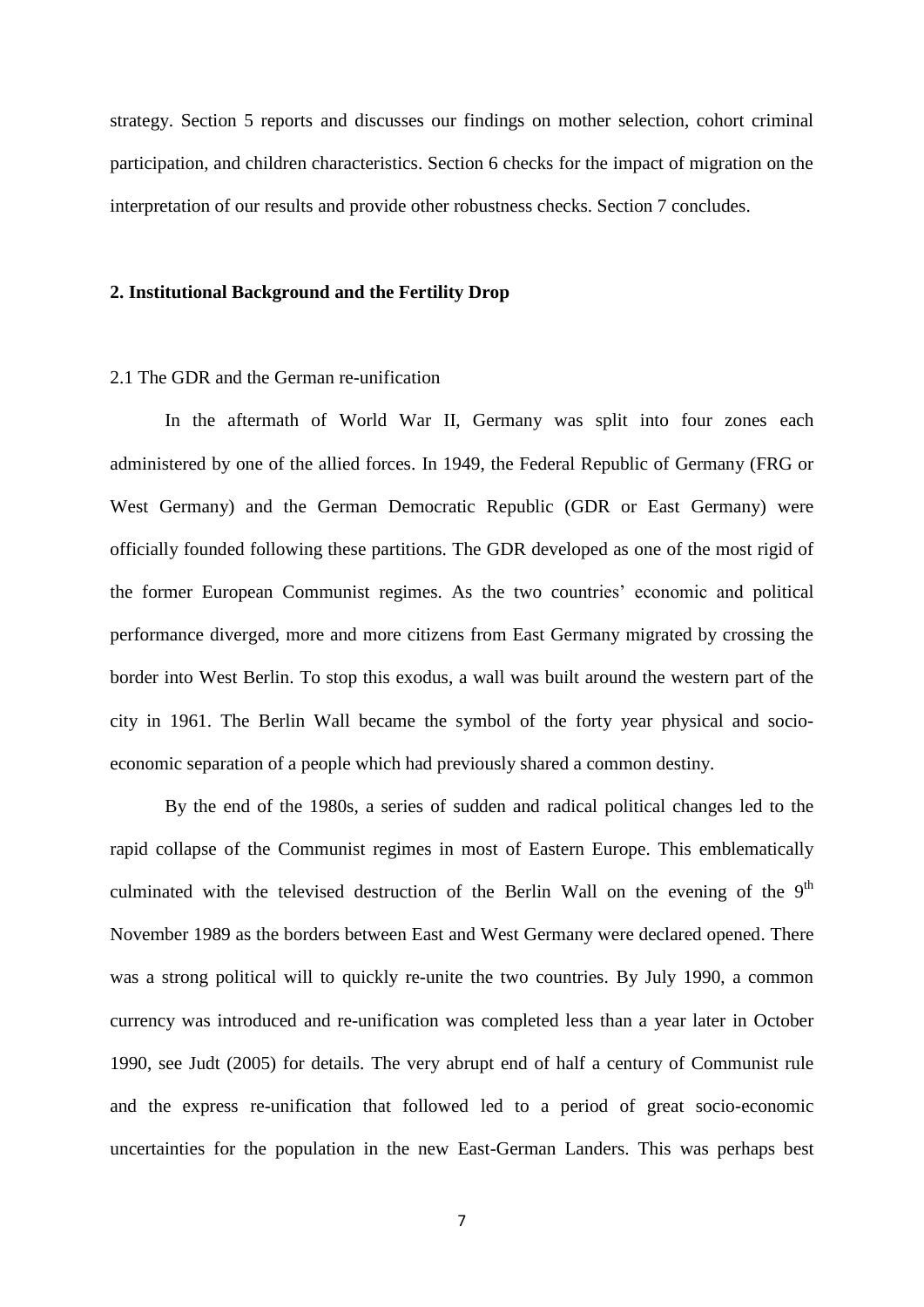reflected by the massive fall in the number of births that occurred there in the years just after the fall of the Berlin Wall.

## 2.2 The Fertility Drop

 $\overline{a}$ 

Figure 1 reports the crude birth rate (per 1,000 population) between 1950 and 2008 for East and West Germany. What we first note is that up to 1989, the trends in both countries were very similar with: a post-war baby boom up to the early 1960s, a rapid decrease (readjustment) of fertility in the following decade, and a relative stabilisation between 1970 and  $1990<sup>4</sup>$ . The fall of the Berlin Wall triggered a rapid and unprecedented collapse in birth rates in the East that was not observed in West Germany. Within a year, birth rate dropped by 40% and reached an all-time low in 1993, 50% lower than its 1989 level<sup>5</sup>. This is clearly a drastic decline in fertility and demographers have qualified it the "most substantial fall in birth rates that ever occurred in peacetime" (Conrad et al., 1996, p.331) and gone as far as suggesting that "East German adults appear to have come as close to a temporary suspension of childbearing as any such population in the human experience" (Eberstadt, 1994, p139).

What is also interesting for our identification strategy, is that the fertility drop was relatively short lived in nature. We note that the fertility rate strongly recovered from 1994 onwards in East Germany while it continued to gradually decline in the West. Perhaps the most efficient way to illustrate deviation in trends is to plot the year on year difference in difference coefficients of the crude birth rate between East and West Germany. This is depictured in Figure 2 with the horizontal line marking no difference in change in year on year fertility and the vertical line the fall of the Berlin Wall. In the forty years up to 1990, the

<sup>&</sup>lt;sup>4</sup> The slight increase in fertility in East Germany from 1974 onwards, is the result of the adoption of pro-natalist policies, providing a range of welfare benefits to parents (see Reinheckel et al. (1998) for details). However these policies were only relatively successful as they only managed to make the countries crude fertility rate catch up with the Western trend.

<sup>&</sup>lt;sup>5</sup> Large drop in fertility were also observed in other countries following the end of communist regimes but the size of the fertility drop does not appear to be related to the harshness of the economic transition (Sobotka et al., 2011).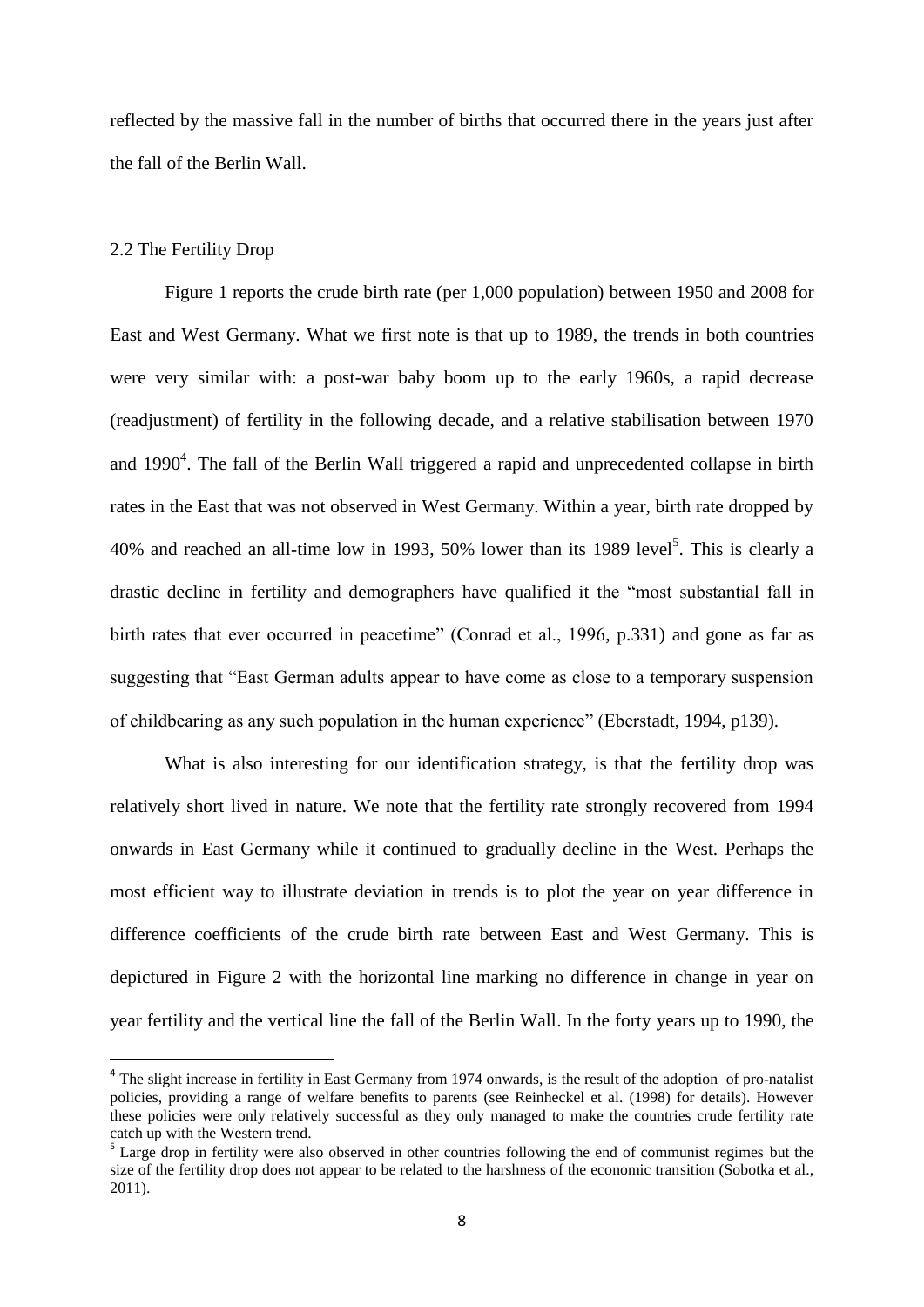gap between the trends in the two countries had never exceeded  $+$  or  $-10$  percent. It then becomes almost – 50 percent in the year following the end of communism before returning to a positive value in 1994. Figure 2 clearly illustrates the extent and temporary nature of the fertility drop and it also designates the cohorts of children we should consider as "treated" as those born between 1991 and 1993 $^6$ .

### 2.3 Explaining the Fertility Drop

It is quite obvious that there was an unprecedented drop in the number of births in East Germany after the fall of the Berlin Wall. Perhaps more complex is pin-pointing the exact factors which may have been responsible for this fertility drop. We discuss below some potential explanations. We do not dwell on the relative importance of these factors or whether women postponed, reduced their family size or whether the drop is due to an increasing fraction of women remaining childless, since our interest is only in the composition of the cohort of children born between 1991 and  $1993<sup>7</sup>$ .

## *Access to birth control methods*

 $\overline{\phantom{a}}$ 

Most of the previous literature on fertility decision and child outcome has exploited policies which changed access to birth control, mostly access to abortion. We argue here that this is not a factor which can explain the drop in births we observe. First, access to birth control methods was very liberal in East Germany and the right to on-demand abortion was not changed before 1993 when it became quite restricted $8$ . One might therefore expect that the drop in fertility was the result of an increased used of birth terminations. However, abortion

<sup>&</sup>lt;sup>6</sup> Since birth rate started dropping from August 1990 onwards, the 1990 cohort can be considered partially treated. However, in the absence of data on month of birth we cannot use the discontinuity. As such our estimates may under-estimate the effect of parental selection.

<sup>&</sup>lt;sup>7</sup> We make a limited usage of post-1993 cohorts as those can be considered treated, if for example, the reunification shock led to a postponement of fertility decisions and a catch-up in the following years.

<sup>&</sup>lt;sup>8</sup> Sterilisation became then available, however this contraception method was used by less than three percent of women (Rheinheckel et al 1998)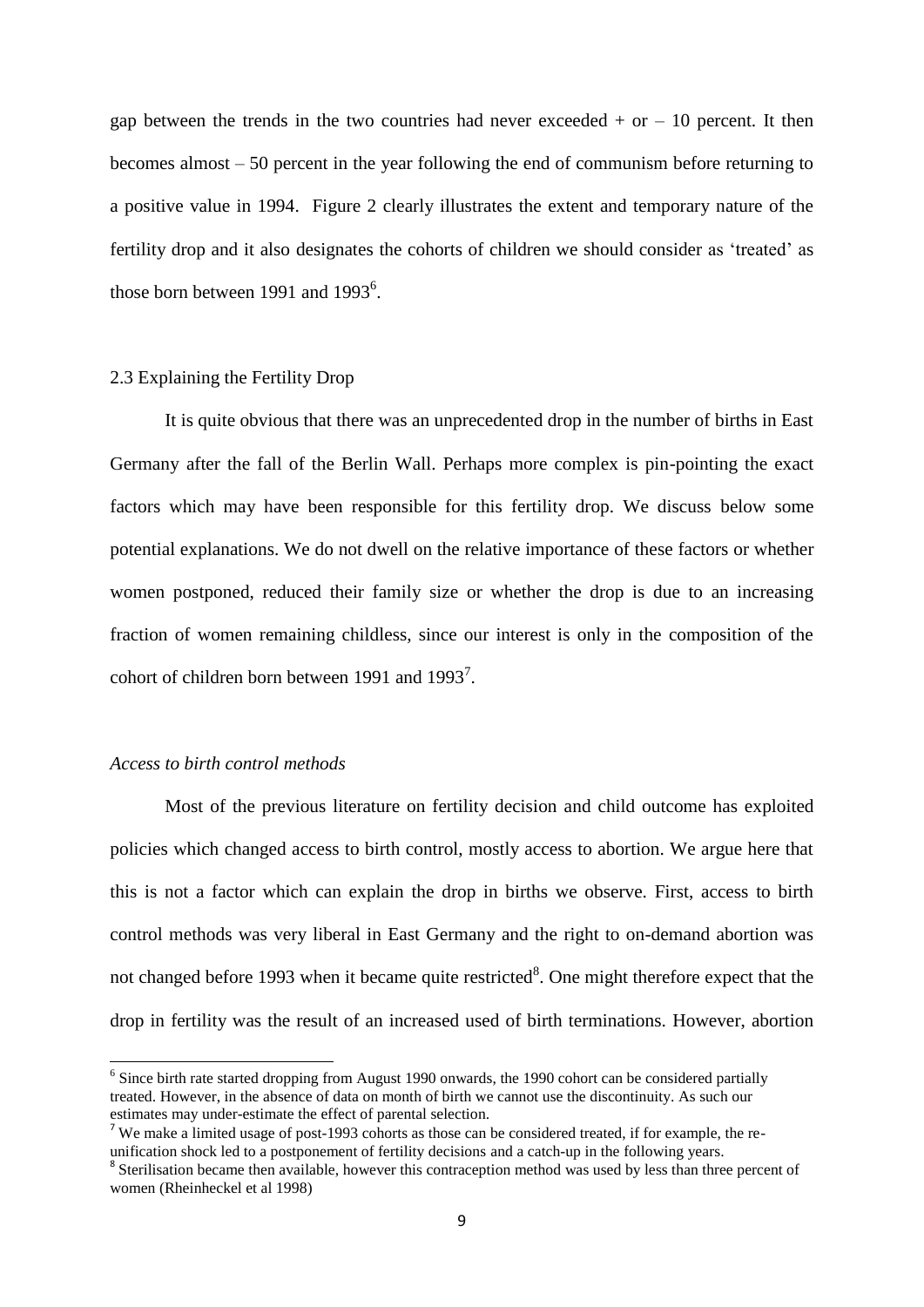figures do not back this up, since the number of abortions dropped by 40% between 1989 and 1992 (Eberstadt, 1994); less than the drop in birth numbers over the period. Hence the fall in birth is mostly due to a fall in conceptions.

This is also very consistent with the evidence reported in Figure 3 which plots the monthly number of births in East and West Germany from January 1990 to December 2000. The marked drop in children born in the East clearly starts in August 1990 (vertical line) which is exactly nine months after the fall of the Berlin Wall in October 1989. This evidence strongly indicates that conception decisions were only halted in the months after the end of Communism and that most women who had already conceived did not terminate their pregnancy. This is important for two reasons. First it means that our "pre-treatment" groups (of mothers and children) is not selected and our analysis will include individuals exposed to the same socio-economic situation in East Germany as those "treated" by the fertility shock of 1991-1993. Second, we will not face some of the problems that abortion availability has on fertility selection in the longer run. Ananat et al (2009) describe how it leads to an important reduction in the cost of the marginal pregnancy and consequently greatly increasing the potential number of unwanted births in effect almost cancelling out the abortion selection effect. This nine month gap between the fall of the wall and the drop in birth number also indicates that the latter is not solely driven by out-migration of potential mothers since freedom of movement became possible from November 1989 (more on migration below).

# *Internal migration*

After the fall of the Berlin Wall, migration to the more opulent West became possible again and was unrestricted for citizens of the former GDR. A substantial number of individuals opted for this option and the population of East Germany dropped from 16.5 to 15.5 million between 1989 and 1994. Although this represents only 6 percent of the total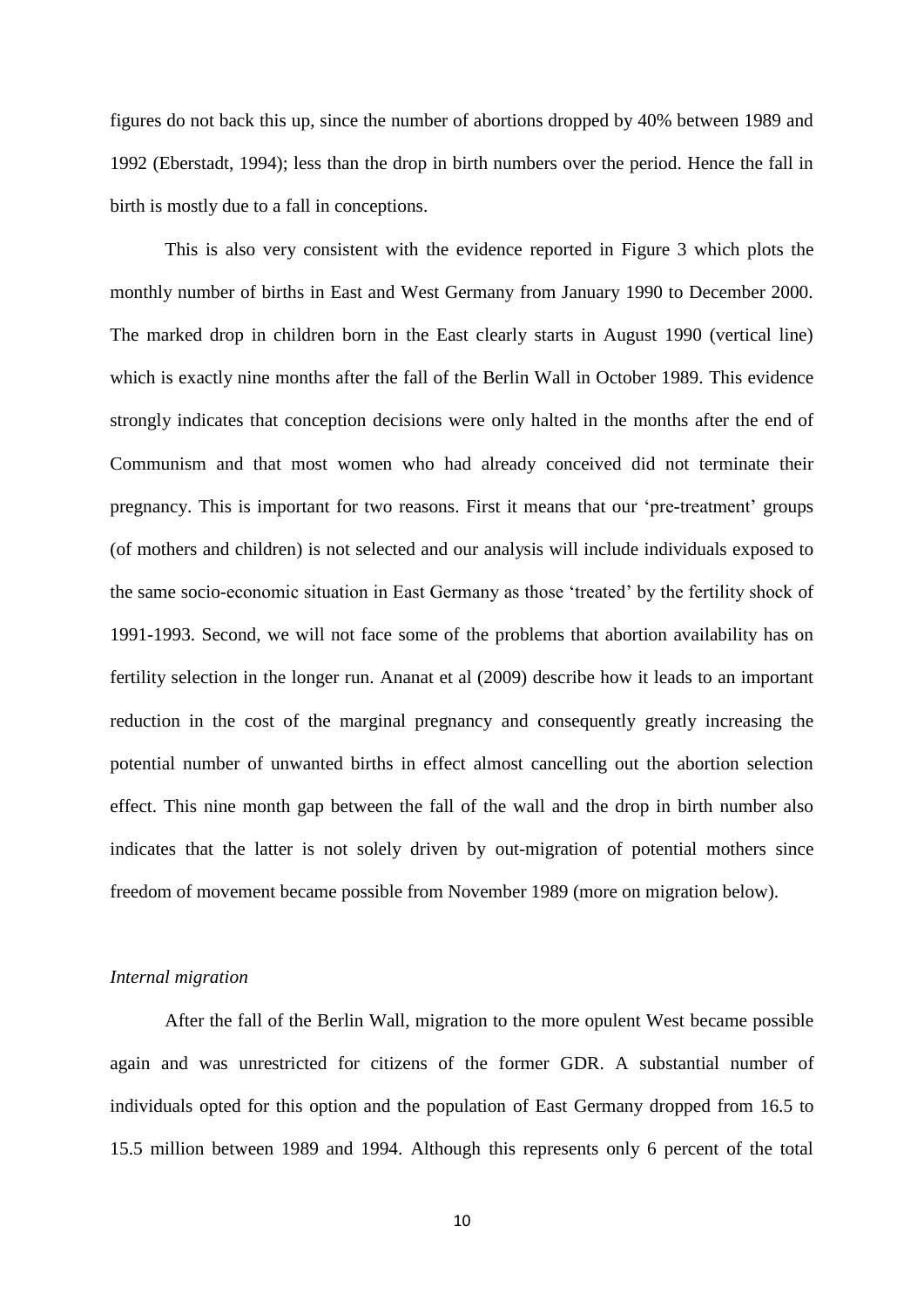population, since movers were disproportionally of childbearing age, this migration has been calculated to responsible for up to 10 percent of the birth reduction observed (Eberstadt, 1994). Note also that between 1989 and 1994, the number of birth felt by 120,000 in East Germany but increased by only 9,400 in West Germany (Conrad et al, 1996), so clearly migration alone cannot explain the fertility drop in the East, nor would it invalidate our econometric approach since the impact on the control group appears limited (no change to the trend in birth rate in West Germany).

Still, since migration is highly selective, this may remain a worry for the validity of our results and the fertility decision mechanism that we argue is behind it, since a large selection of positively selected mothers to the west would lead to a contamination of our control group.

We propose two ways of dealing with this issue. Our first approach is to exploit individual data (GSOEP described in detail in the following section) to consider jointly individual migration and fertility decisions. We show in Appendix Table A1 that individuals who moved to West Germany were indeed positively selected on most socio-economic characteristics. More interestingly, in Table A2, we report the difference in probability of migration if a child was born (East or West) between 1991 and 1993. This difference becomes reassuringly insignificant when compared to all women who made a comparable fertility decision just before and just after our Children of the Wall were born (i.e. the most comparable control group). Our second approach is to collect Lander to Lander population movements from 1991 to 2010 to examine the effect of female migration on our main outcome results for their children. By including a measure of the proportion of potential mothers who moved West we should be able to see the importance of migration on our findings. This is important not only to consider the effect of migration on the selection mechanism that explains the fertility drop in the East. It will also account for the possibility of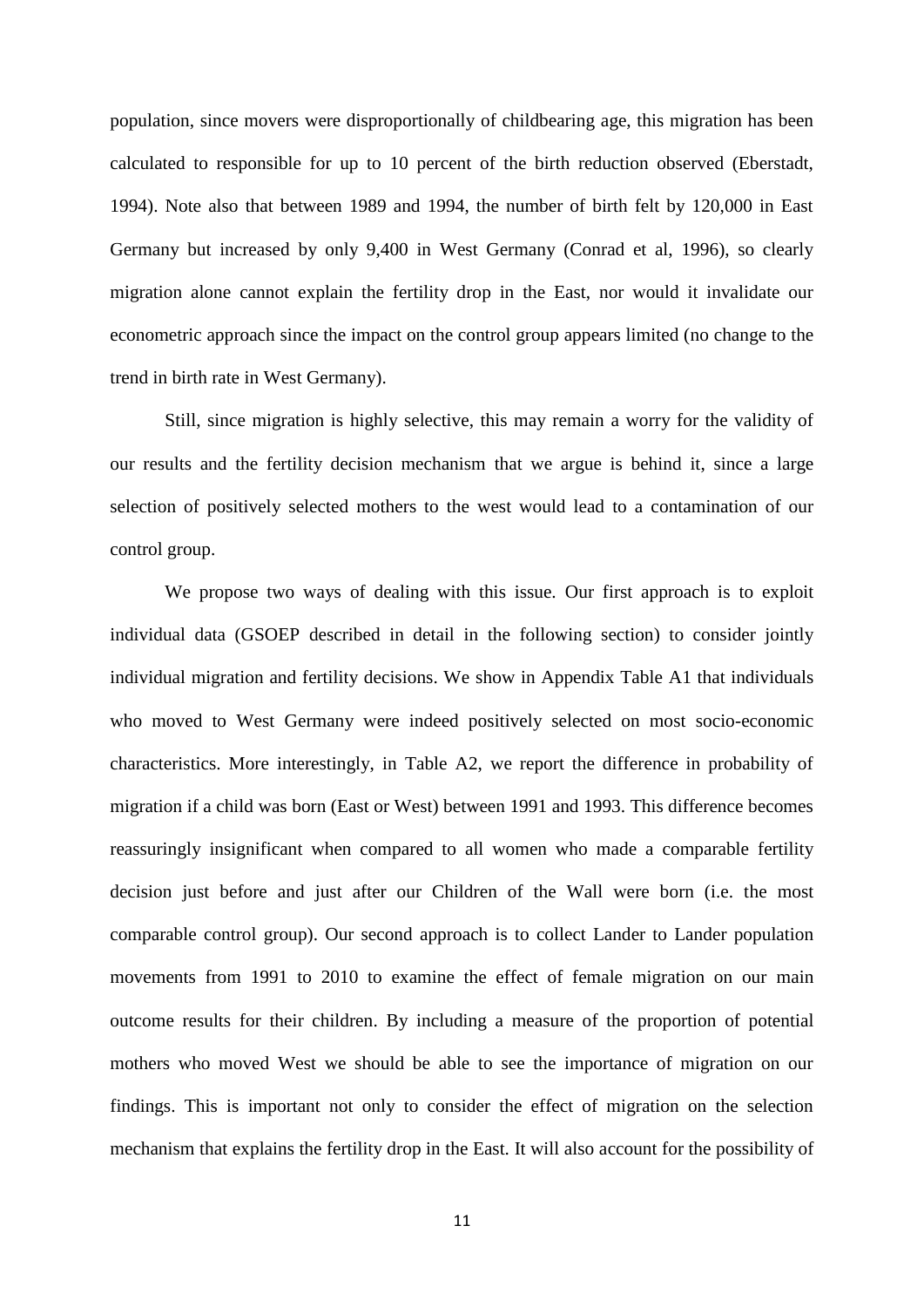a contamination of Western Lander cohort arrest rates due to influxes of migrants after the fall of the Berlin Wall. We do this as a robustness check when we present our crime results in Section 6.2.

#### *Other societal change*

The cohort of women coming to their peak fertility age in 1989 we as born in the early Seventies, a period that had been characterised by a sudden drop in fertility. Without any change in environment or reproductive behaviour, we would thus have expected the number of birth to decrease in East Germany at the beginning of the Nineties. This cohort effect contributes about 10% of the drop in the number of birth observed (Eberstadt, 1994).

A related explanation for the drop in fertility would be a deterioration of the health conditions following the collapse of the free-care system available under communist regimes. Eberstadt (1994) does indeed report an increase in mortality following the collapse of the wall which mostly affected men aged 15-44 whose mortality rate increased by 30% over 1989 values. Female health for the same age group also deteriorated with mortality rate increasing by about 10%. However, infant mortality dropped by 20% over the same period. These effects may be partially driven by changes in the composition Overall, it is unclear how much these changes in the health system may have affected fertility decisions.

The communist regime of East Germany promoted pro-natalist policies from 1972 onwards following a drop in the fertility rate below replacement rate in the previous years. These policies, nicknamed the Honecker Berg led to a short lived fertility boom, before fertility rate returns on trend with the West German one. The policies included financial incentives for birth (and marriage) worth about one month of the average net-salary for each birth, possibility of interest free loans for parents and provision of apartments<sup>9</sup>. Other key

 9 See Rheinheckel et al. (1998) and Conrad et al (1996) for further details.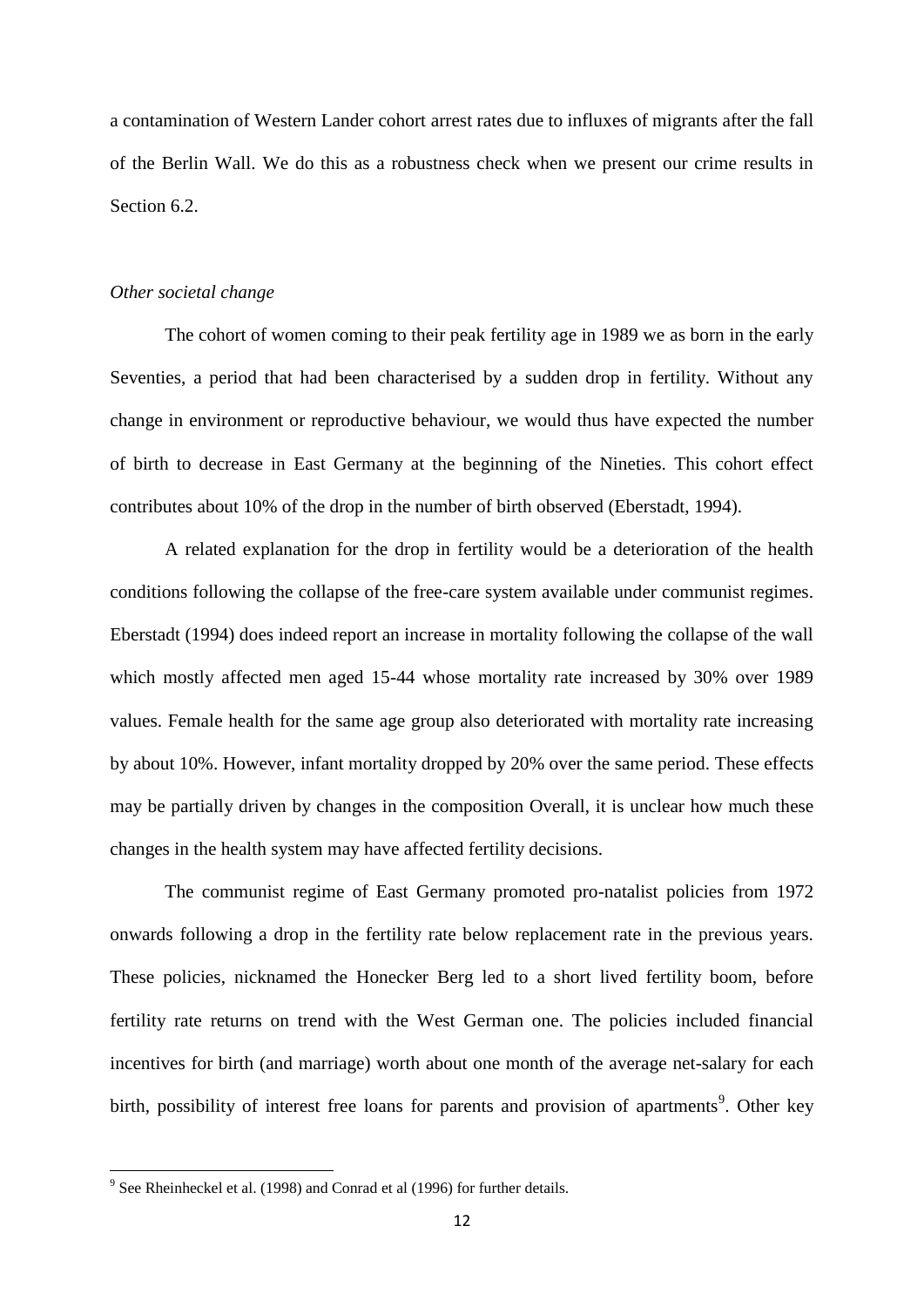policies were the provision of free childcare for children aged one and above, and from 1976 onwards a one-year maternity leave on full salary<sup>10</sup>. By the end of the Eighties, up to 85% of under 3 year olds in East Germany were in state provided nursery compared to only 5% in the West (Reinheckel et al (1998). These policies allowed the full employment of mothers; more than 70% of married mothers were fully employed in the East in 1988, this compares with less than 20% in West Germany (Reinheckel et al, 1998). Since childcare was often provided by employers, the turmoil of re-unification and the plunge in the number of children led to a dramatic fall in the provision of childcare after 1990. Overall, the cancellation of pro-natalist policies after 1990 led to a substantial increase in the direct costs of children postreunification.

## *Socio-Economic Uncertainty*

 $\overline{a}$ 

In the communist economy there was no uncertainty concerning jobs and wages, so that couples could plan from a young age to have children. In the months immediately following the fall of the Berlin Wall, full employment was artificially maintained in the East. However, by Autumn 1991 the East German economy had lost an estimated 2.4 million jobs, close to a quarter of all jobs at the end of summer 1989. By the end of 1992, the total decline in employment exceeded 35 percent of the pre-unification labour force (Biichtemann and Schupp 1992). Moreover, women were particularly affected by unemployment and Rheinheckel et al. (1998) report that in 1990, 45 percent of women on maternity leave lost their jobs. Add to this the removal of most of the welfare benefits linked to children, the disappearance of childcare and a large increase in housing costs, this made the future very uncertain and children unaffordable to most families, at least in the short-run. The change to a market economy may have also altered the trade-off quantity/quality of children a la Becker (1991). Post-unification, East German parents may have

 $10$  The policies targeted achieving equal opportunity for men and women in a communist society, but may also have had to do with chronic shortage of labour, and low wages, making women participation to the labour force a necessity (Conrad et al, 1996).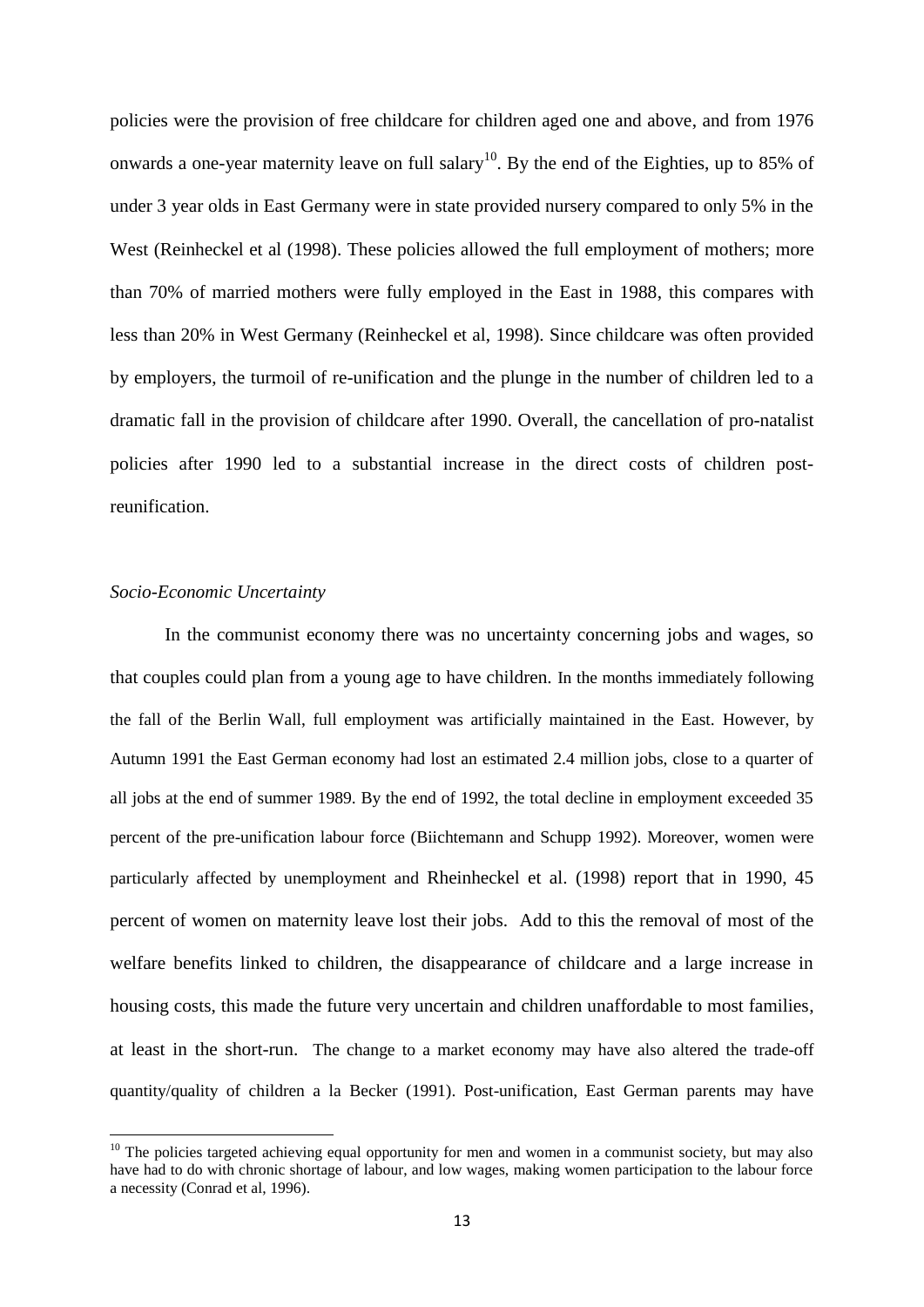decided to have less children but invest substantially more in them in order to give them the best chances of success in a competitive economy.

This negative economic environment was mitigated by large transfers from the West and a generous one to one conversion of the OstMark to the DeutscheMark (July 1990), so much so that by 1992 disposable income in East Germany had doubled over its 1989 level. Nonetheless in the 1992 European Comparative Population Policy Acceptance Survey, 78% of East Germans aged 25-39 cited economic circumstances as one of the main reasons for the drop in fertility. The other reasons were costs of raising children (60%) and fear of the future (49%).

Economic uncertainty may have ambiguous impact on fertility with the income effect leading to a reduction in fertility and the substitution effect pushing the other way as the opportunity costs of children decreases. Indeed Kreyenfeld (2010) and Bhaumik and Nugent (2005) report heterogeneity in responses to unemployment risk with more educated women postponing fertility and less educated women increasing fertility during periods of economic uncertainties. In the case of the collapse of the Berlin Wall, some groups of women did not change their fertility decisions: teenage mothers, women aged 40 and above, or reduced their birth rate less than average, such as single mothers. As such, the proportion of children born from unmarried mothers rose from 34% in 1989 to 42 in  $1992^{11}$  (Eberstadt, 1994).

Children born out of less educated, younger or single mothers are in general more at risk of being involved in criminal activity, as such the trends in these factors are consistent with a worsening of outcomes for the children born in the aftermath of the German reunification.

# **3. Data Sources**

 $\overline{\phantom{a}}$ 

*Individual Level Data: The GSOEP*

 $11$  This increase in single motherhood is partly due to the drop in marriages, which also dropped by 60% over the period 1989-1994 (Conrad et al. 1996).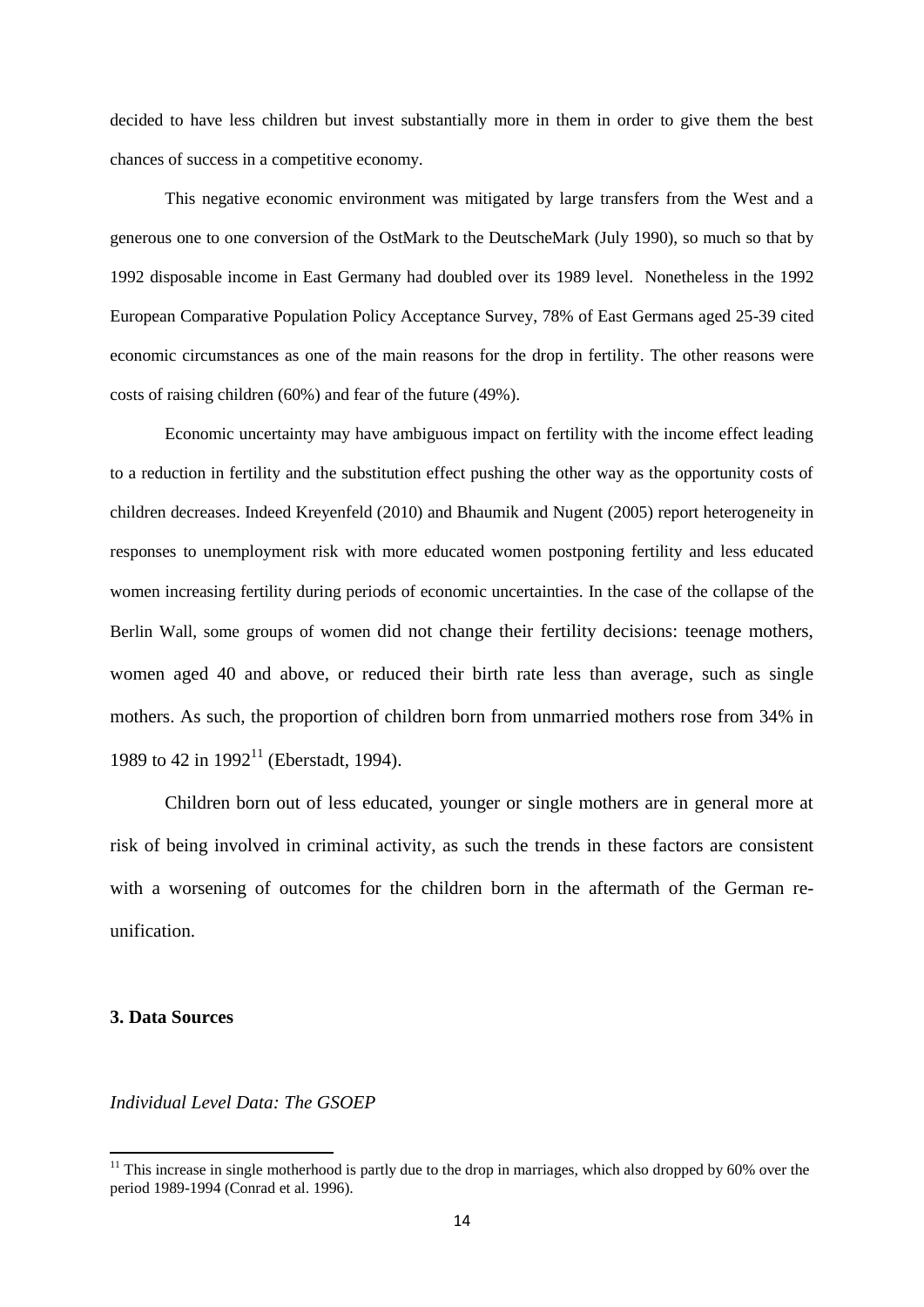The German Socioeconomic Panel (GSOEP) is a longitudinal survey of private households, established in West Germany in 1984 and carried out annually. Since 1990, it has also covered the territory of the former GDR. It is updated annually to collect any new information on all household members and we use the latest available version which is available for all individual from 1990 to 2010. This gives us an initial sample of almost 50,000 unique individuals with about a quarter living in East Germany for which we have a very wide range of socio-economic information. This includes detailed personal characteristics and answers to extensive questionnaires for all members of households ever surveyed, including retrospective information when necessary. It is also split by special topic modules and we make specific use of the motherhood, young adult (aged 17), and risk preferences modules in this paper. GSOEP unfortunately does not contain a single question on self-reported criminal participation. More information on the GSOEP is available at [http://panel.gsoep.de/.](http://panel.gsoep.de/)

## *Lander Level Data*

Crime data is available at the Lander level on a yearly basis from the Polizeiliche Kriminalstatistik (PKS). We use information on number of arrests of German citizen from 1993 to 2010 for 5 Eastern and 10 Western states (we exclude Berlin, the only Lander which straddles the old East/West border). The data reports the age of arrested German Citizens, however it is grouped into the following age categories: 8-13; 14-17; 18-20; 21-24; 25+. This slightly complicates the definition of our treatment indicator and we explain how we solve this issue when we present our empirical strategy in the next section. From the same source, we also obtain the number police personnel active by year and Lander. We add to this state level panel data information on population size by age, nationality and gender, and overall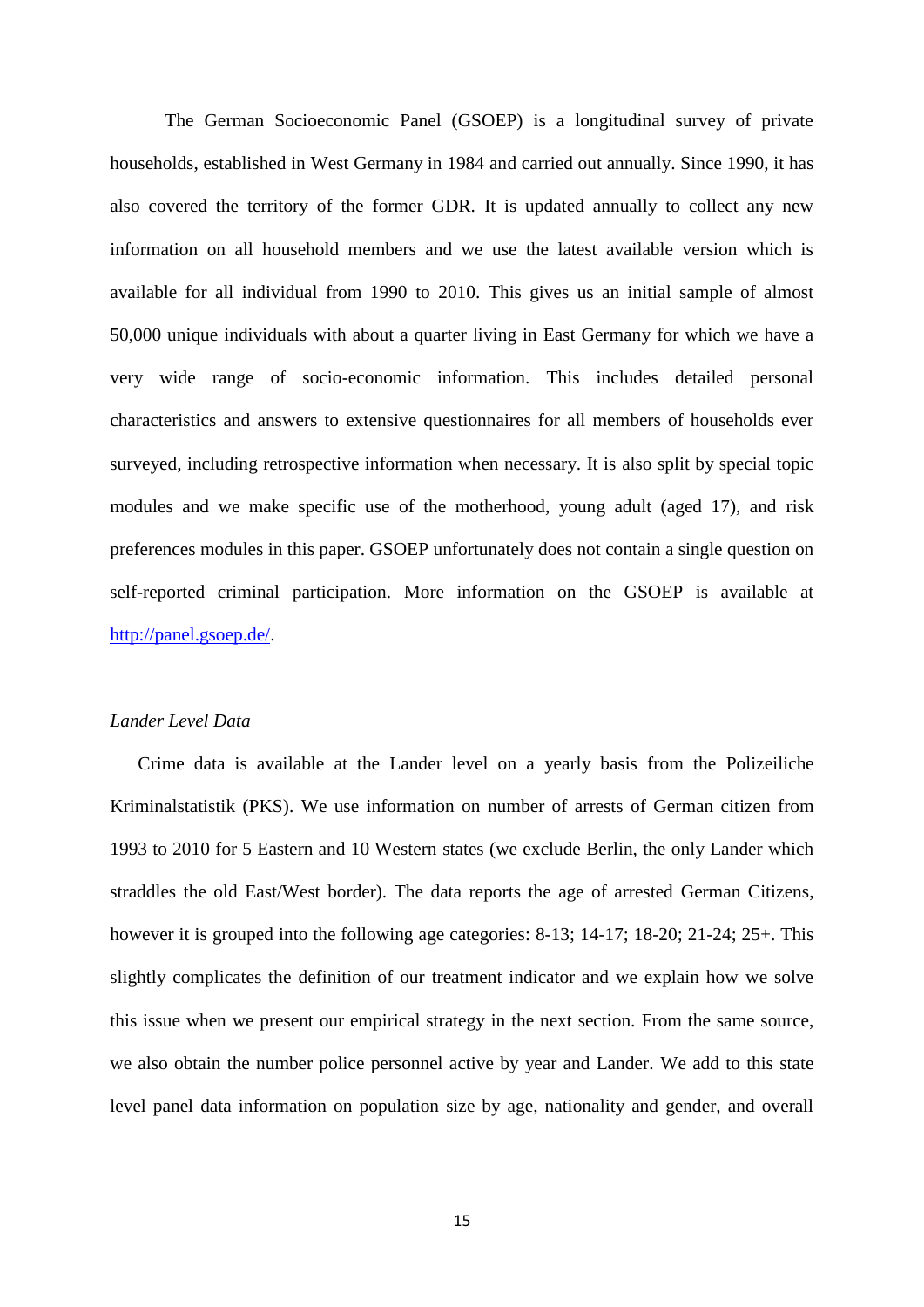and youth unemployment rates $12$ . Staff at the German statistical agency was also able to provide us with Lander to Lander registered migration flows from 1991 to  $2010^{13}$ . Altogether the panel dataset we generate covers 5 age groups in 15 states over 18 years and as such is composed of 1,350 observations.

# **4. Empirical Strategy**

For all outcomes our empirical strategy relies on a difference in differences approach which exploits the natural experiment provided by the post-Berlin Wall drop in birth rates. We always compare the characteristics or outcomes of women who gave birth and of their children who were born in East Germany in 1991, 1992, and 1993 to both comparable individuals born before or after (when possible) in the ex-GDR. All specifications also include the non-treated control individuals or Landers from West Germany enabling us to obtain estimates cleaned of common-trends. However, because of the nature and structure of our individual and Lander level data, we must define two different modeling strategies that depict our general difference in differences approach.

# *Individual Level Data*

 $\overline{a}$ 

We rely on GSOEP to first highlight selection into motherhood and later investigate deviations in children characteristics to assess whether their criminality stems from observable characteristics. These estimates are all based on the following difference in differences set up, where *Y* is a set of various outcomes:

$$
Y_i = \alpha + \beta \text{CoW}_i + \text{East}_i + Yr_i + X_i + \varepsilon_i \tag{1}
$$

 $12$  Information obtained from the Statistisches Bundesamt [\(www.destatis.de\)](http://www.destatis.de/)

<sup>&</sup>lt;sup>13</sup> We are very grateful to Anna-Lena Lobov from Statistisches Bundesamt for providing this data.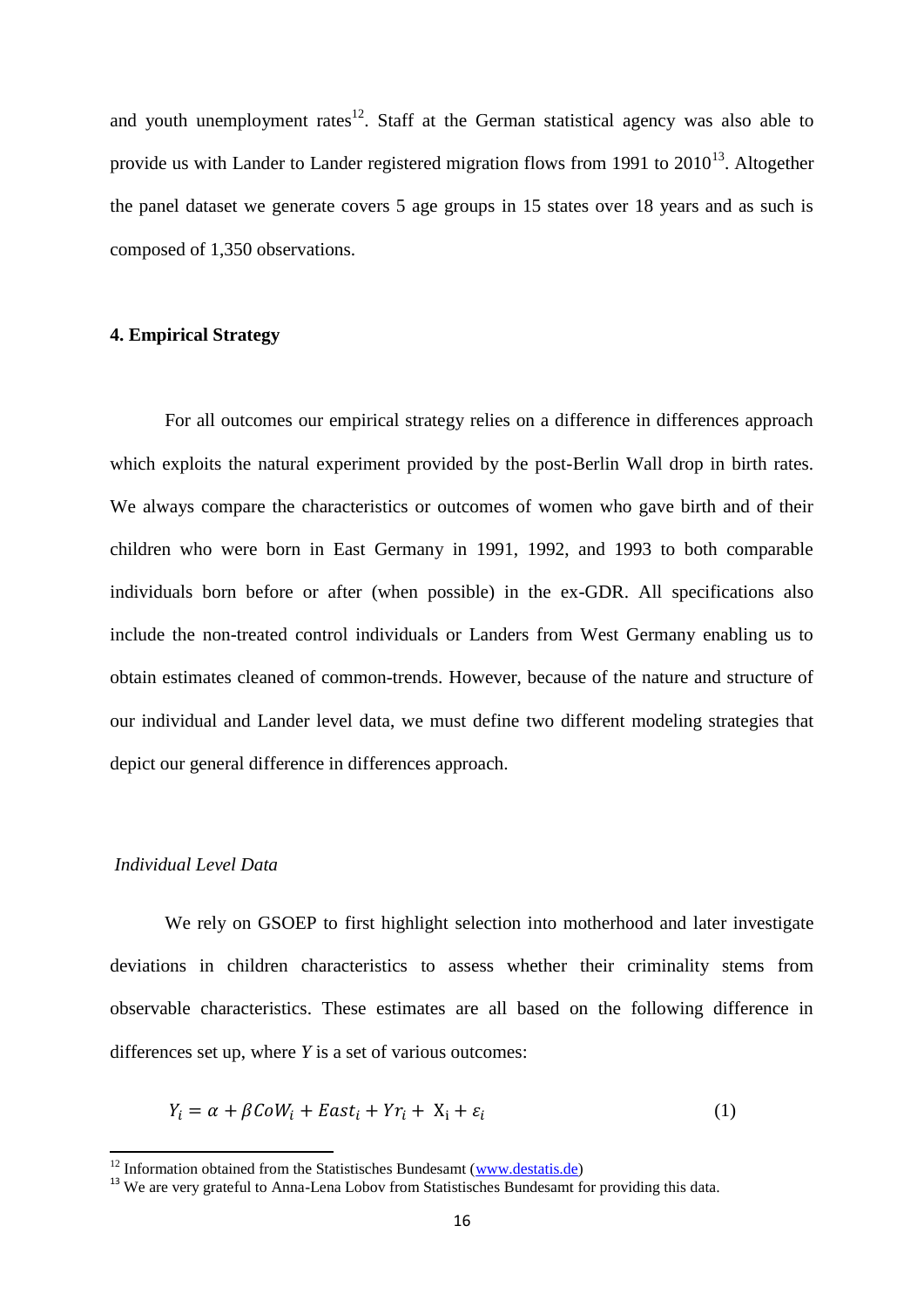where  $i$  denoted individuals and  $CoW$  is dummy for 'Children of the Wall' which is 1 if gave birth (or born) in the East between 1991 and 1993 and 0 otherwise. *East* is a dummy for being in East Germany at birth, and *Yr* is a year of last survey dummy. All specifications are weighted by cohort size to take into account the smaller proportion of CoWs.

# *Lander Level Crime Data*

 $\overline{a}$ 

A difficulty with the arrest data is that it is only available by age-group and we compute the proportion of grouped cohort that is treated: E.g. Arrest age-group 8-13 is  $1/6<sup>th</sup>$ treated in 1999 (8 year old born in 1991);  $2/6<sup>th</sup>$  in 2000 (8 year old born in 1992 and 9 year old born in 1992), and so on. Table 1 reports the fraction of the population treated for the various crime age group and crime years. We use these fractions interacted with the "Children of the Wall" dummy for a cohort being born in an Eastern Lander between 1991 and 1993 and this will take into account the variation of intensity of treatment over the years $^{14}$ .

We will consider two main outcomes for criminal participation which are:

i) 
$$
Y_{ast} = \ln\left(A_{ast} / \frac{N_{ast}}{1000}\right)
$$
; where A is the number of German national arrestees, and N

is the population. The subscript *a, s* and *t* refers to the age group, the state, and time specific. i) can thus be interpreted as the log of age-group specific arrestees per 1,000 of age group population

<sup>&</sup>lt;sup>14</sup> These proportions do not take into account that the CoW cohorts were smaller and thus are likely to underestimate the treatment effect. To solve this problem, we weight all regressions by age-group population size. Another issue here is that within an age-group each age is very unlikely to be uniformly arrested (e.g. the 8 year will represent a much smaller proportion of arrestees as the 13 year olds in the 8 to 13 age group). This is not an important problem if we make the simple assumption that these relative arrest age proportions within age groups are on average relatively similar in East and West Germany.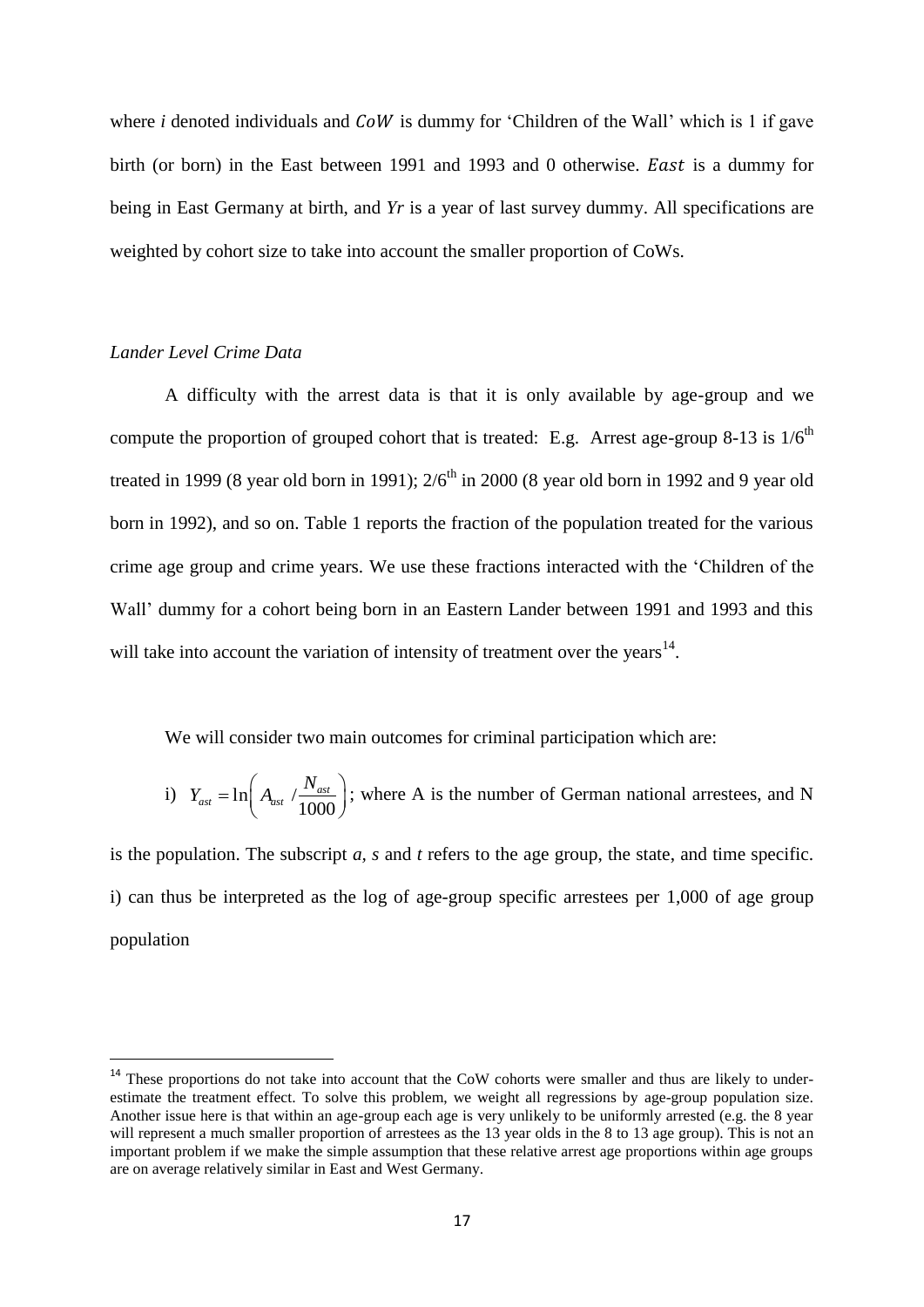ii) 
$$
Y_{ast} = \frac{A_{ast} / A_{st}}{N_{ast} / N_{st}}
$$
; i.e. the ratio of proportion of arrestees/proportion of the population

for age group *a* in Lander *s* in year *t*. We then model these two outcomes with the following linear relation:

$$
Y_{ast} = \beta PropCoW_{ast} + \delta Z_{st} + Yr_t + Age_a + \alpha_s + \varepsilon_{ast}
$$
 (2)

Where  $Proofow$  is an interaction between an ex-GDR Lander indicator and the proportion in a specific age-group cohort that are born in 1991-1993. Age, Yr, and  $\alpha_a$  are sets of dummies for year age-group, and Lander respectively.  $Z$  is a set of time varying Lander specific controls; specifically: number of police personnel per 10,000 population, proportion of foreign born per age group<sup>15</sup>, and overall and youth unemployment. The standard errors are then clustered at the Lander level.

As robustness checks, we also do the following: i) to account for potential state specific unobservable characteristics, we relax the assumption of common trend and instead use Lander specific time trends. ii) To test the impact of internal migration, we also include the proportion of potential mothers who have migrated from Eastern to Western Landers.

#### **5. Results**

 $\overline{\phantom{a}}$ 

#### 5.1 Parental selection

As already discussed, the large fertility drop we study is certainly not random across women and is likely to be driven by selection into motherhood. Our prior is that, faced with a high level of uncertainty for the future and a re-optimisation of the fertility decision under a

<sup>&</sup>lt;sup>15</sup> Although all our Lander level analysis focuses on German born individuals, we believe it is important to take into account the proportion of foreign born individuals in each age-groups in our models for two reasons. First,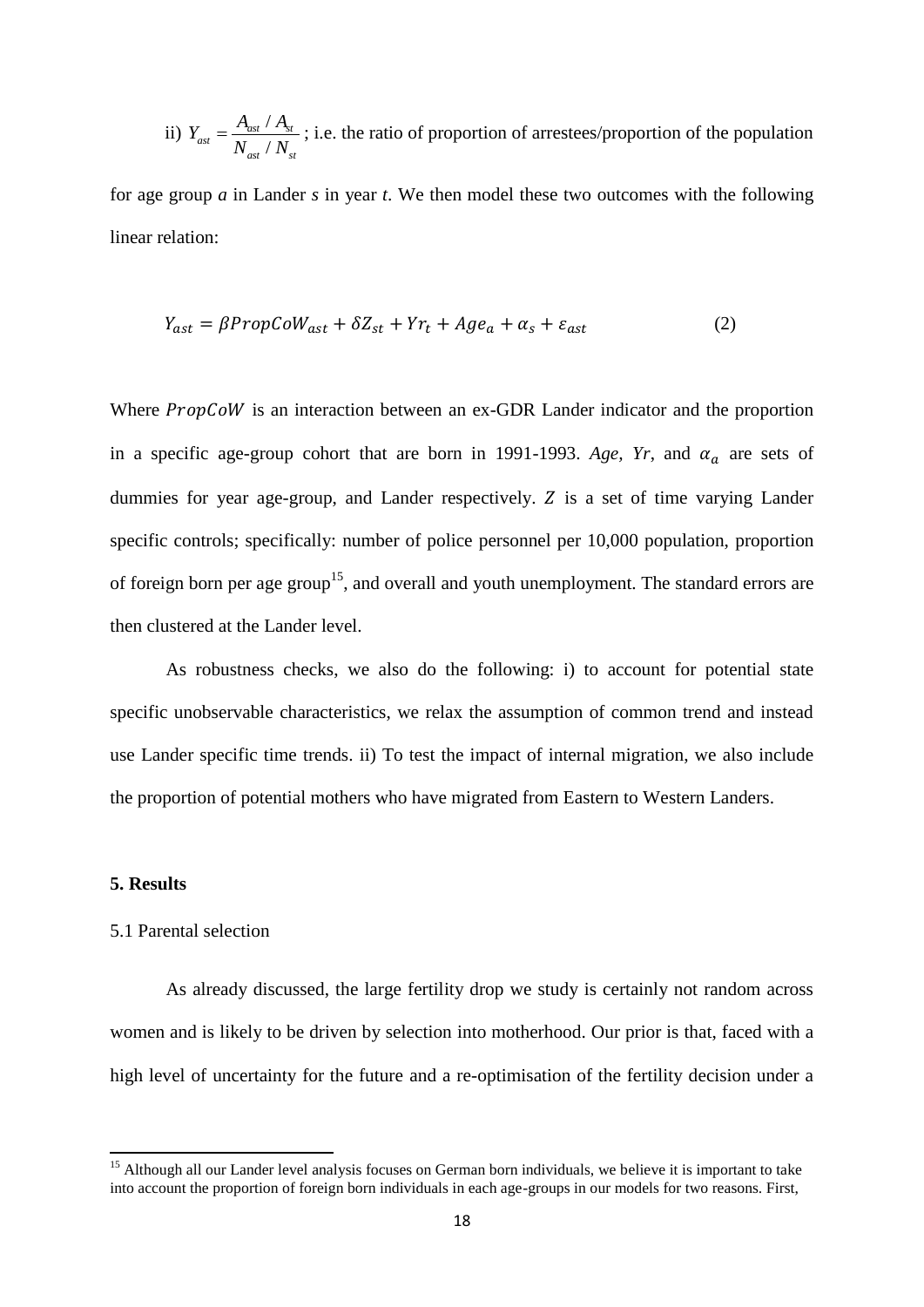new set of (unknown) constraints, it is women with relatively higher socio-economic status which will choose to delay having children until the social conditions have been clarified.

To test this hypothesis we use equation (2) for a set of observable maternal characteristics. Table 2 presents estimates of how the mothers of "Children of the Wall" differ from other mothers on a number of characteristics. We find that on average they are about a year younger, have fewer years of education, and are currently statistically less likely to be married (or cohabiting). Mothers of CoWs are on average, between 1991 and 2010, slightly less attached to the labour market and have lower incomes but the coefficients are here only marginally significant. Overall these are classic indicators of mothers who usually possess relatively lower parental skills and confirm that the fertility shock was a result of negative selection into motherhood. As such, the Children of the Wall cohorts have an overrepresentation of individuals with mothers with lower parenting skills. . A smaller cohort of children resulting from a negative selection *into* motherhood is unique to our natural experiment and should help interpretation of our results. Legalization of abortion in the US resulted in less children being born from mothers with relatively worse parental characteristics. Research using this policy has therefore been unable to distinguish the potential positive effect of smaller cohort size from the effect of positive selection into fertility on child outcomes it seeks to estimate. Here, we will also not be able to disentangle these two effects but we can argue that, if anything, the smaller cohort size should be beneficial for the Children of the Wall's outcome<sup>16</sup>. Our estimates will therefore be lower bounds of the true impact of fertility selection on the offending behaviour of the following generation.

 $\overline{\phantom{a}}$ 

<sup>&</sup>lt;sup>16</sup> The Romanian abortion ban studied by Pop-Eleches (2006) resulted in larger cohorts of positively selected children and could have naturally led to underestimates of the fertility selection effect. The author however prefers to control for socio-economic composition of mothers to show that the ban led to worse outcomes for children. He therefore shows that the larger cohort size effect (or crowding out effect as it is called in this paper) goes in the same direction as the treatment effect and therefore attempts to measure its importance.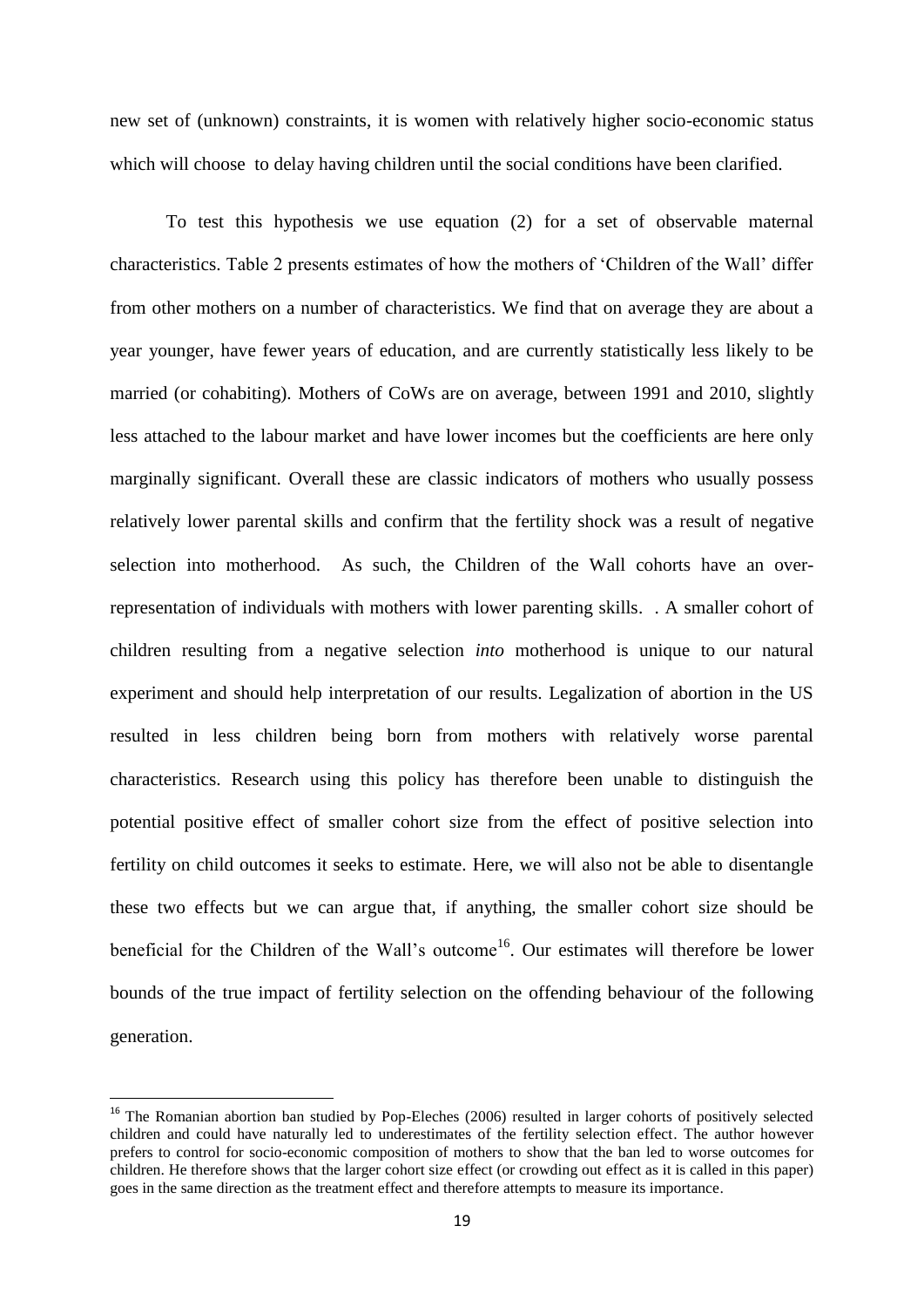## 6.2 Criminal Participation

 $\overline{\phantom{a}}$ 

Before turning to our statistical analysis, we illustrate graphically the evolution of crime, by age group, in East and West Germany from 1993 to 2010 using the two outcomes of. Figures 4a to 4e depicts the arrest rate per 1,000 population (top graphs) and the arrestee to population ratio<sup>17</sup> (bottom graphs) for the five age groups we have available. The vertical lines mark the beginning and the end (when possible) of the inclusion of treated individuals in the cohort. Remember that the 1990 cohort is partially treated and as such movement may happen on the left of the first vertical line. Figures 4a (8 to 13 years old) and 4b (14 to 17 years old) reveal a strikingly similar pattern with the criminality of Eastern cohorts of youths markedly increasing, and diverging from that of their Western peers, as the proportion of Children of the Wall increases. What is also noticeable is the drop in this difference as the cohorts of East Germans is no longer composed of treated individuals. In Figure 4c (18 to 20 year olds), only 2009 and 2010 include Children of the Wall but the divergence with West German trend is also clearly apparent, especially when looking at the arrestee to population ratio graph. Figures 4d (21 to 24 year olds) and 4e (25 years and older) do not show any important deviation between East and West German arrest trends which is what we would have expected with none of these cohorts yet including the treated individuals. These patterns are consistent with negative selection whereby parents who gave birth in East Germany between 1991 and 1993 had characteristics that made their children much more crime prone. Also, the great similarity in pre-treatment trends in all figures is very reassuring for the validity of the difference-in-difference approach we adopt and turn to now. Moreover, it

 $17$  To be clear, the 'arrestee to population ratio' is constructed as the proportion of arrests age group *a* represents among all arrests divided by the proportion of population age group *a* represents among all the population. We believe this measure of criminal activity should capture better the fast changing size of the CoW than when using the arrest rate where population is the denominator,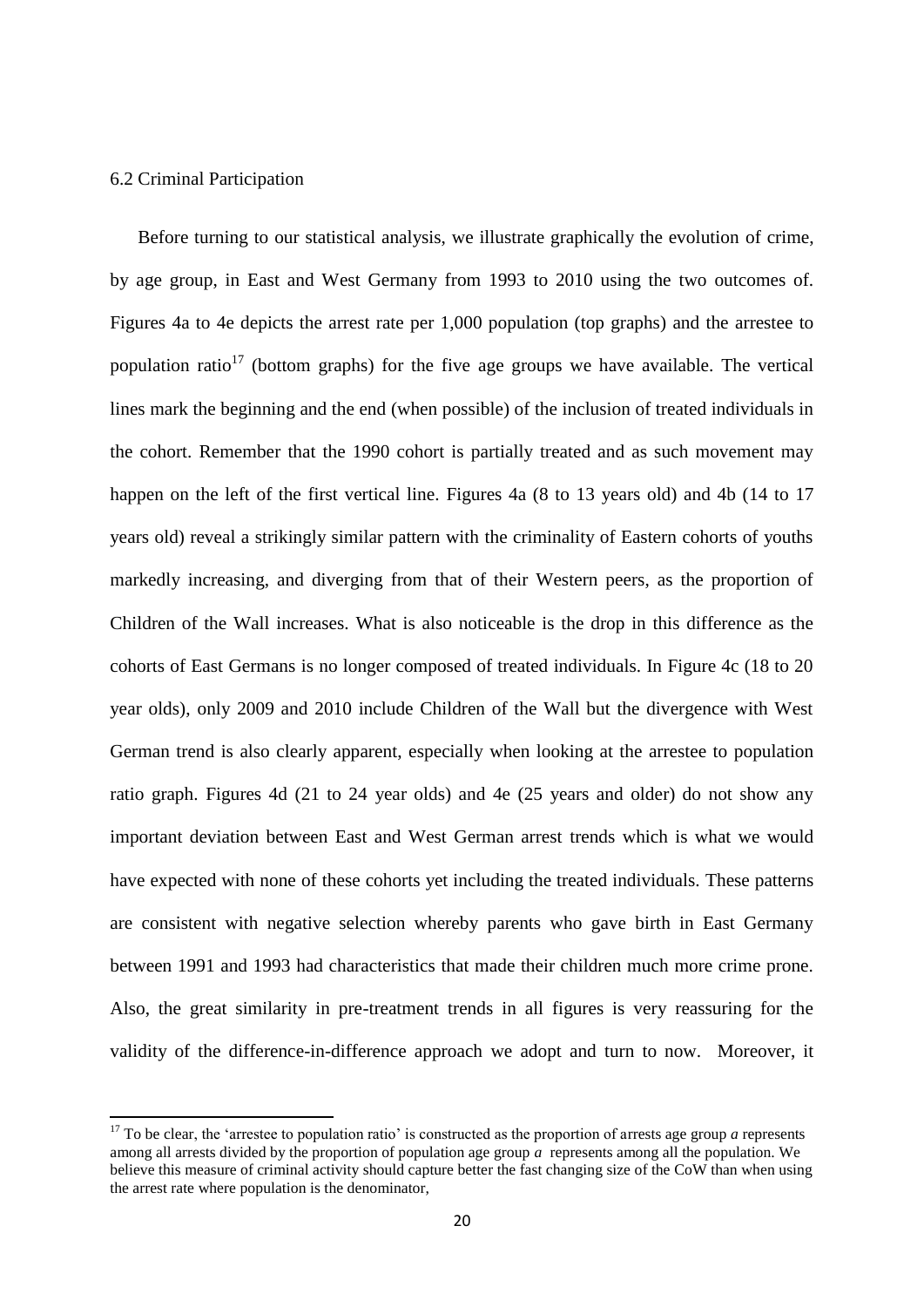should be noted that the effect on arrests appear every time the cohort enter (and leave) an age group. As such, it is unlikely that the effects are driven by some other factors – like a reform of the police in East Germany – which may have been concomitant with one increase in time at one period, but not with repeated increases over time.

Table 3 reports the estimates of OLS estimates following equation (2) and using the state level panel data on arrest. The results are presented for the two measures of criminality (log arrest rate and arrests to population ratio) and the specification include sequentially: only age group, Lander, and year dummies columns (1) and (4); time varying Lander controls in columns (2) and (5); and Lander specific time trends in columns (3) and (6). Finally, the estimates are alternatively for all age groups in row (i); under 25s only in row (ii); and only cohorts including treated individuals or under 21s in row (iii). These results all confirm that Children of the Wall engaged disproportionally more in criminal activity. Looking at the most conservative estimates, the fullest specifications for under 21s only, we estimate that they represent more than  $2/3^{rd}$  as many arrestees than their cohort size would suggest and have arrest rates over 50 percent above expectations.

Before we interpret these results, we want to make sure that they are not driven by a potential alternative selection mechanism other than fertility selection: internal migration. We have created for each year and age group a measure of the net proportion of potential mothers who have left each Lander<sup>18</sup>. We include this variable in specifications with and without Lander specific time trends for our preferred groups of young individuals in Table 4. The coefficient on the migration of potential measure is often relatively large but never significant. Most reassuringly we do not find that the inclusion of this migration proxy

 $\overline{a}$ 

<sup>&</sup>lt;sup>18</sup> Note that this number is mostly negative for most Eastern Landers but often positive for Western ones. We expect this to therefore also partially capture effects of internal migration of potential mothers West on the cohorts born in the host Landers.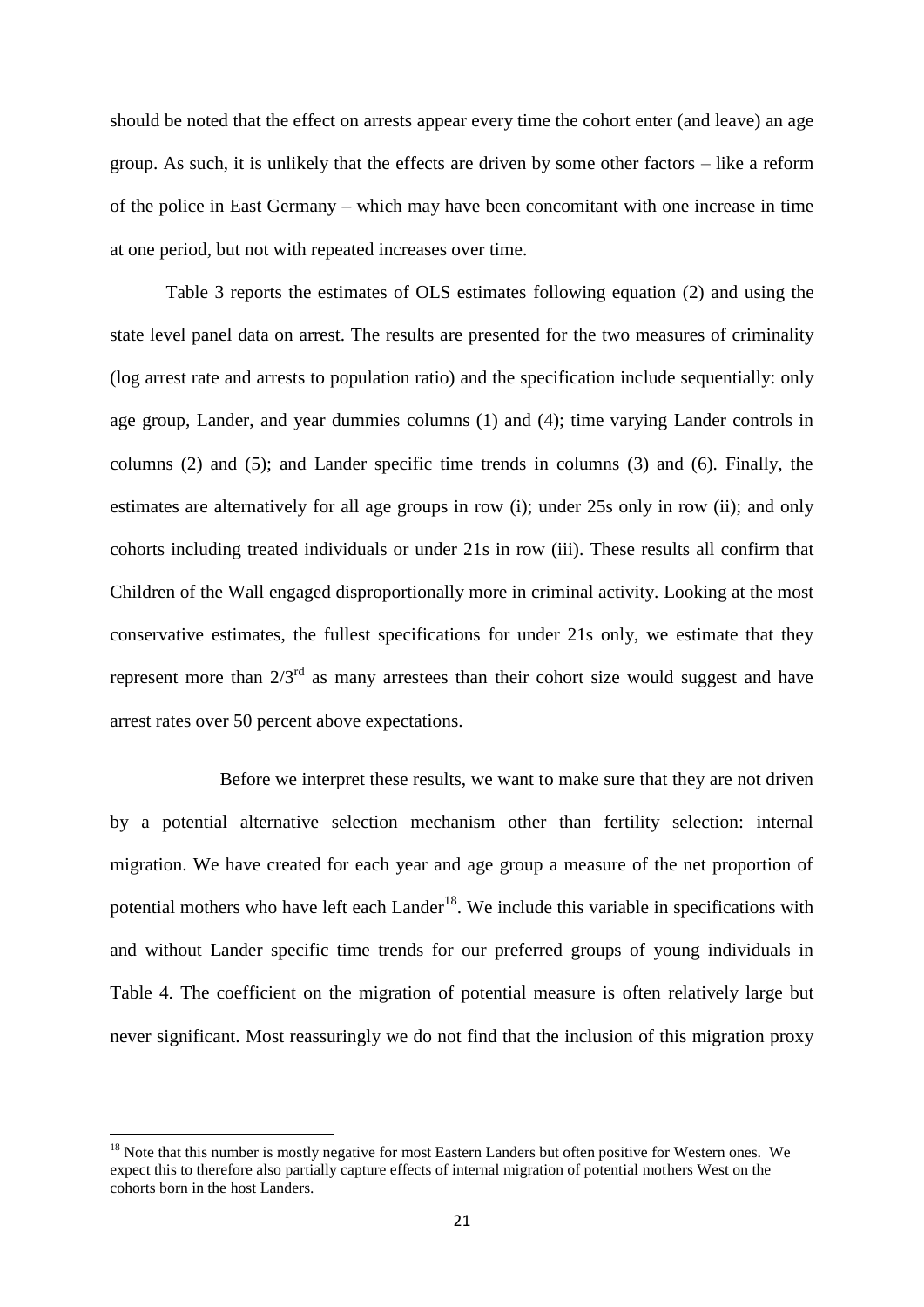changes any of our results significantly and the estimates remain50 percent higher arrest rate and 70 percent arrest to population ratio for the Children of the Wall.

These are very large effects but they are actually very much in line with Donohue and Levitt (2001, 2004, 2009) who concluded that abortion repeal is responsible 50 percent of the drop in crime observed in the US in the 1990s. We must also remember that we had argued that our estimates were lower bound due to the small size of the CoW cohort and our results are therefore suggestive of an extremely strong impact of parental selection on criminal participation of children. The next section attempts to explore some mechanisms that may explain why this happens.

# 6.3 Child Characteristics and Parental Relationship

 $\overline{a}$ 

To explore the underlying mechanisms that may account for the high offending probability of the CoW cohort we consider how they compare to peers on a large number of characteristics. We do this by using GSOEP information collected when individuals are aged  $17<sup>19</sup>$  and implementing the model described in equation (1). We focus on two main sets of characteristics which are likely to be associated with criminal activity: educational achievement and parental relationship. The results are reported in Table 5. Surprisingly, for none of the measures of educational performance (dropping out of school, repeated grade, and having test scores in math and German above average) are the differences between the CoW and the other cohorts significant. Worse school outcomes and the associated poor labour

<sup>&</sup>lt;sup>19</sup> The last GSOEP survey available is from 2010 which means that the last individuals who completed this special module were born in 1993. Consequently we do not yet have in our control group children born after the fertility shock subsided but only the ones born before.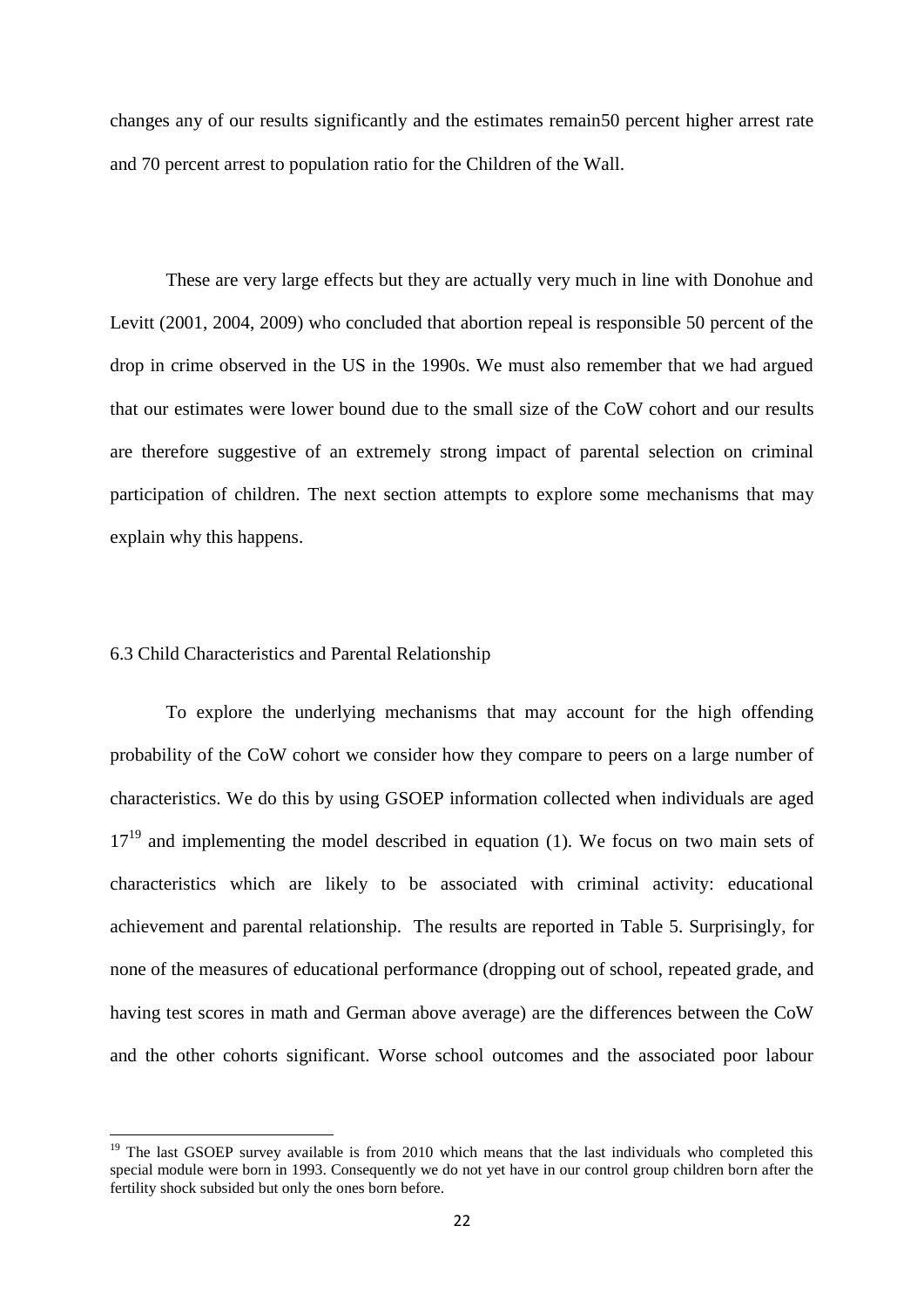market expectations do not seem to be able to explain the offending behaviour of the Children of the Wall.

Looking at parental relationship, CoW are not significantly more likely to fight or argue with their mother or father. However, these children are 13 to 15 percentage points less likely to report feeling loved by their parents. This indicates that parents who decided to have children at time of great economic uncertainties may have been worse parents who did not develop the appropriate emotional connection with their children. It is an important finding and a surprising one considering that there were no real barrier to birth termination at the time and therefore the unwanted argument is hard to defend. If anything these children must have been really wanted to have them when the future was so uncertain.

The fertility choice and the effect on children may perhaps best be explained by certain aspects of individual preferences. Risky behaviour has long been associated with most youth unsafe activities (Gruber, 2001) and recent literature has pointed out the importance of risk attitude in predicting individual economic outcomes (Dohmen et al 2011). We therefore exploit the very detailed risk attitude information contained in GSOEP and test if this may play an important role in the fertility-crime relationship we study. The results for mothers and children (both limited to births between 1980 and 2009) are presented in Table 5. We find strong evidence that both women of a CoW and the children themselves are significantly more willing to take risk. These results hold with the inclusion of individual"s age and education level<sup>20</sup>. The pattern of our results also fits very well with new evidence that parents transmit preferences for risk to their children (Dohmen et al 2012). Our estimates therefore suggest that differences in risk preferences may play an important role in explaining why

 $\overline{\phantom{a}}$ 

 $20$  An interesting finding here also stems from the coefficient on the East dummy we report: significant for mothers but not for their children. It appears to confirm the assumption put forward by Alesino and Fuchs-Schündel (2007) of a convergence of preferences between East and West Germans within a generation as individual exposure to Communism decreases.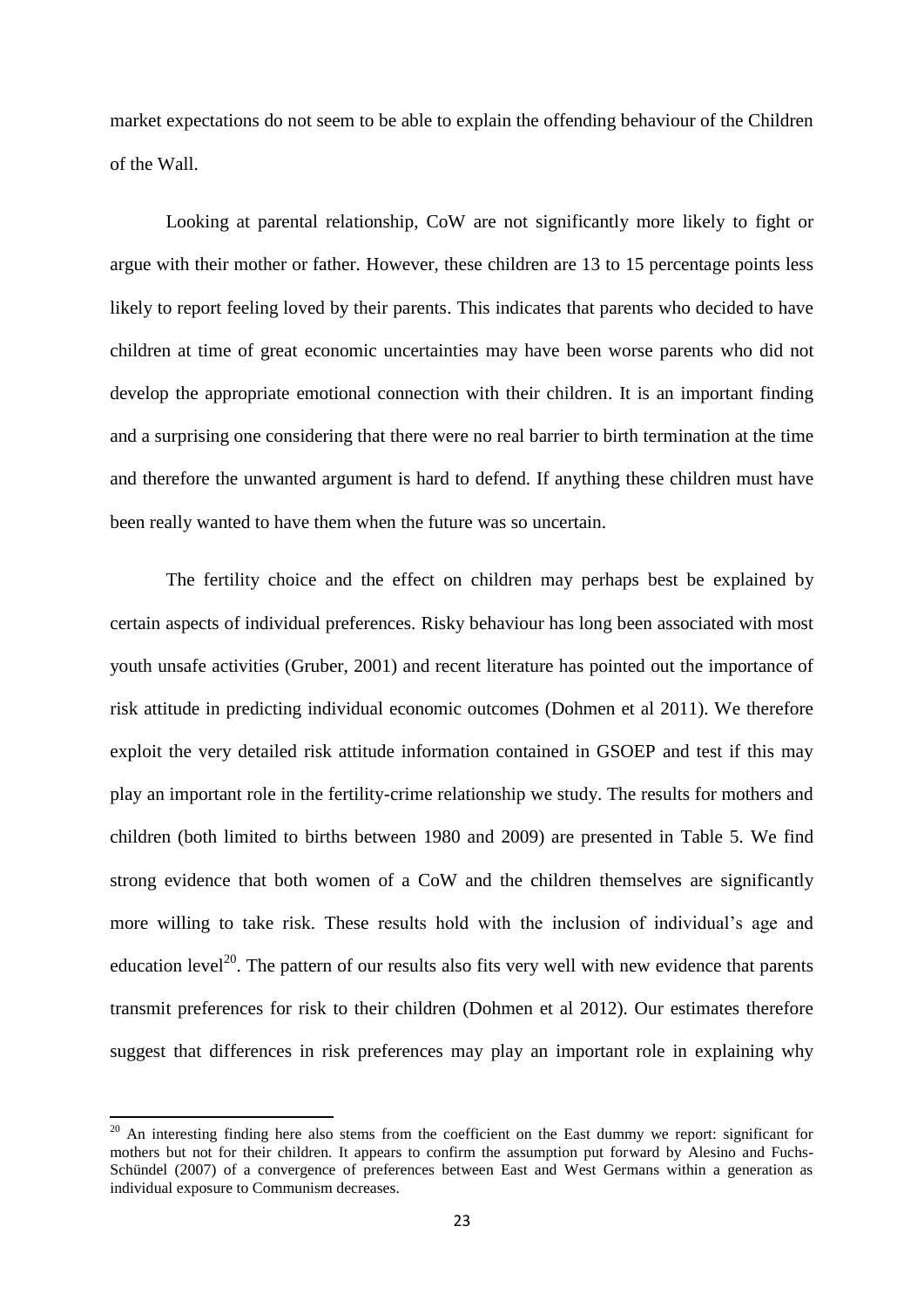certain women are less likely to respond to environmental incentives when making fertility decisions and why their children subsequently end up making poor life decisions such as participating in crime.

## **7. Conclusion**

This paper highlights the effects of parental selection on subsequent criminal activity of the second generation. Rather than relying in changes in abortion law, which affects only part of the population; we use a large social and political shock. The collapse of the Berlin Wall in 1989, led to a 50 percent drop in fertility over a four years period, before fertility went back to trend. As such, the effect of parental selection can be estimated for a precisely defined cohort of children and is such not driven by secular trends. We report that children born in East Germany in the aftermath of the regime changed are 50 percent more likely to be arrested than those from previous cohorts. We then identify some potential mechanism by which this greater criminal propensity may happen.

Note that the crime estimates are of the same scale as those obtained in the U.S. for the impact of abortion on crime. Since the country, the identification and the population affected are different, this was rather unexpected. In the U.S., the reduction in crime followed the introduction of abortion which reduced the number of children born from (black) single mothers. Here the mechanism is that with the economic uncertainties following the fall of the Berlin Wall, older and more educated women postponed having children or migrated to the West. As such the CoW cohort is disproportionally composed of children with mothers of less favourable characteristics. Moreover, parents of CoW have worse parenting skills since their children are 12 percentage points less likely to report being loved by them. We also argue that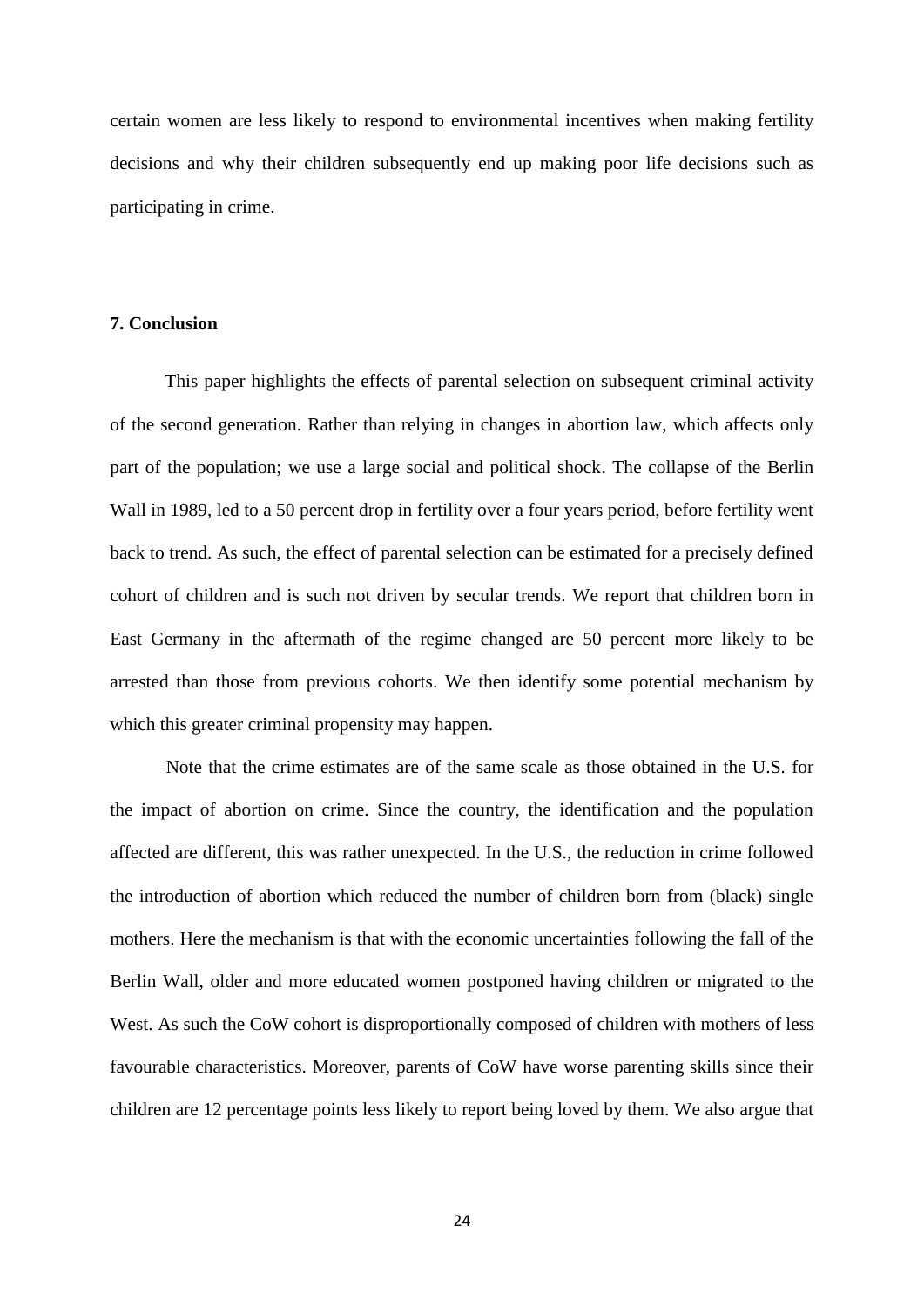risk preferences play an important, and previously unnoticed, role in explaining both the fertility choice of parents and the criminal participation of their children.

Our findings suggest two important policy implications. First, even when all birth control options are available, a substantial proportion of women still make poor fertility choices which will negatively impact on their children"s future. It is very difficult to see how to prevent this without resorting to policies which would be socially unacceptable. Second, since these births cannot be realistically prevented, the viable option is clearly to opt for early childhood intervention. This is the time when preferences are most likely to be malleable by increasing cognitive ability (Dohmen et al 2010) which would in any case also greatly improve future life opportunities. The real challenge is to find a way to target efficiently such intervention at the right children which could only be achieved by identifying the "reckless" mothers.

These findings have also some more straightforward and important implications for policy planners. Rather than base the decisions regarding public investment on cohort size only, there is scope for adjusting these investment for the quality of the cohort – which should then be proxied. In this case, despite its small size, this cohort would have benefited from additional investment to compensate for the lower average quality of their parents.

25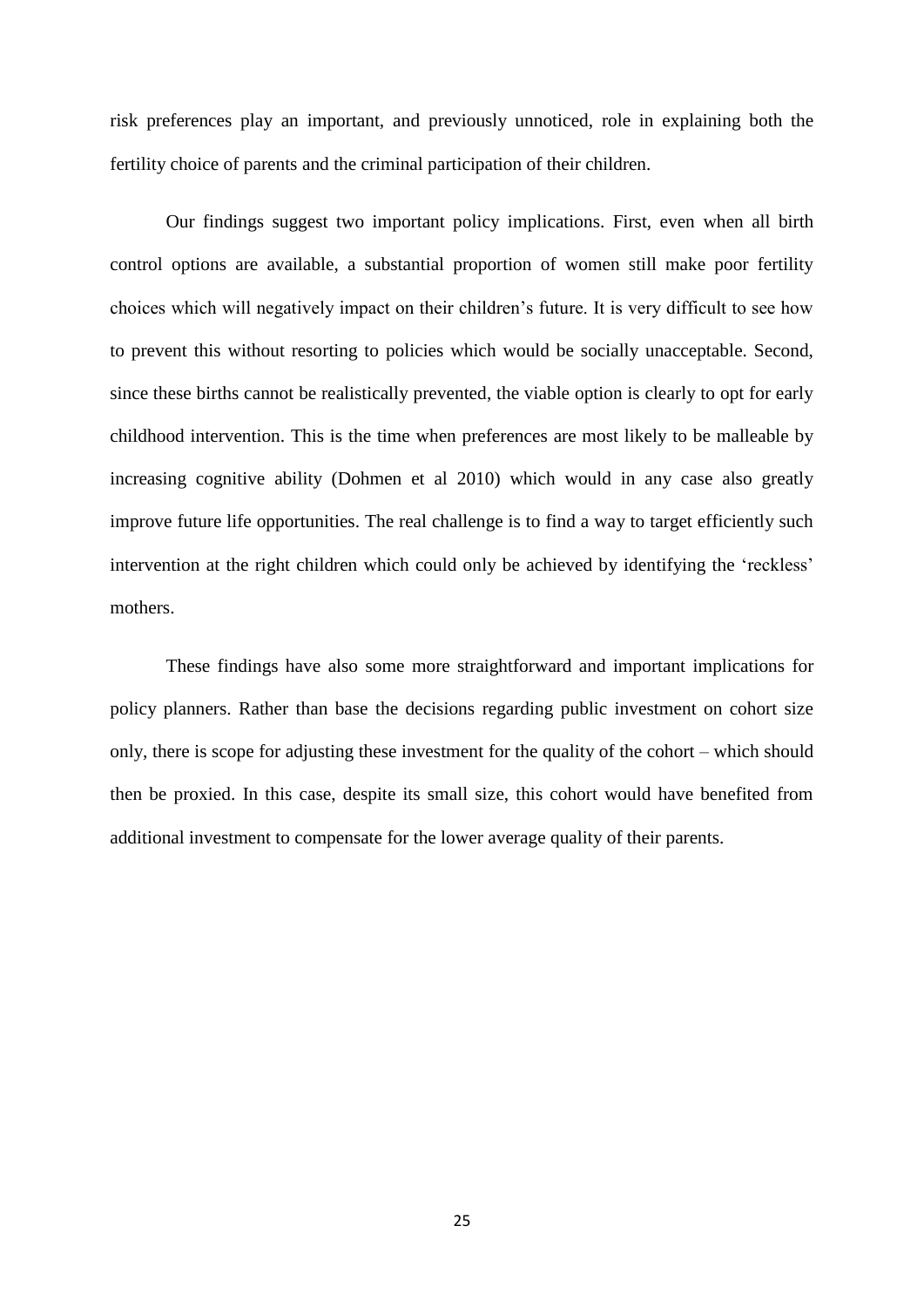## **References:**

- Alesina, Alberto, and Nicola Fuchs-Schündeln, 2007. Goodbye Lenin (or Not?): The Effect of Communism on People"s Preferences." *American Economic Review,* 97(4): 1507-28
- Almond, Douglas, and Janet Currie, 2011. Human Capital Development Before Age Five, *Handbook of Labor Economics*, D. Card and O. Ashenfelter (eds.), Elsevier.
- Ananat, Elizabeth Oltmans, Jonathan Gruber, Phillip Levine, and Douglas Staiger, 2009. Abortion and Selection, *Review of Economics and Statistics*. 91: 124-136.
- Black, Sandra E. and Paul J. Devereux, 2011. [Recent Developments in Intergenerational](http://ideas.repec.org/h/eee/labchp/5-16.html)  [Mobility,](http://ideas.repec.org/h/eee/labchp/5-16.html) *[Handbook of Labor Economics](http://ideas.repec.org/s/eee/labchp.html)*, D. Card and O. Ashenfelter (eds.), Elsevier.
- Charles, K., and M. Stephens (2006). "Abortion legalization and Adolescent Substance use," *Journal of Law and Economics*. 49, 481-505.
- Card, D and T. Lemieux (2001) "Can Falling Supply Explain the Rising Return to College for Younger Men? A Cohort-Based Analysis," *Quarterly Journal of Economics*. 116(2): 705-746
- Currie, Janet, and Erdal Tekin. 2012, Understanding the Cycle: Childhood Maltreatment and Future Crime, *Journal of Human Resources*, (47): 509-549
- Cook, P., and Laub, J. (2002). After the Epidemic: Recent Trends in Youth Violence in the United States. In M. Tonry (ed.) *Crime and Justice: A Review of Research*. Chicago: University of Chicago Press.
- Conrad, C., Lechner, M. and W. Werner (1996) "East German fertility after unification: crisis or adaptation?" *Population and Development Review.* 22(2): 331- 58.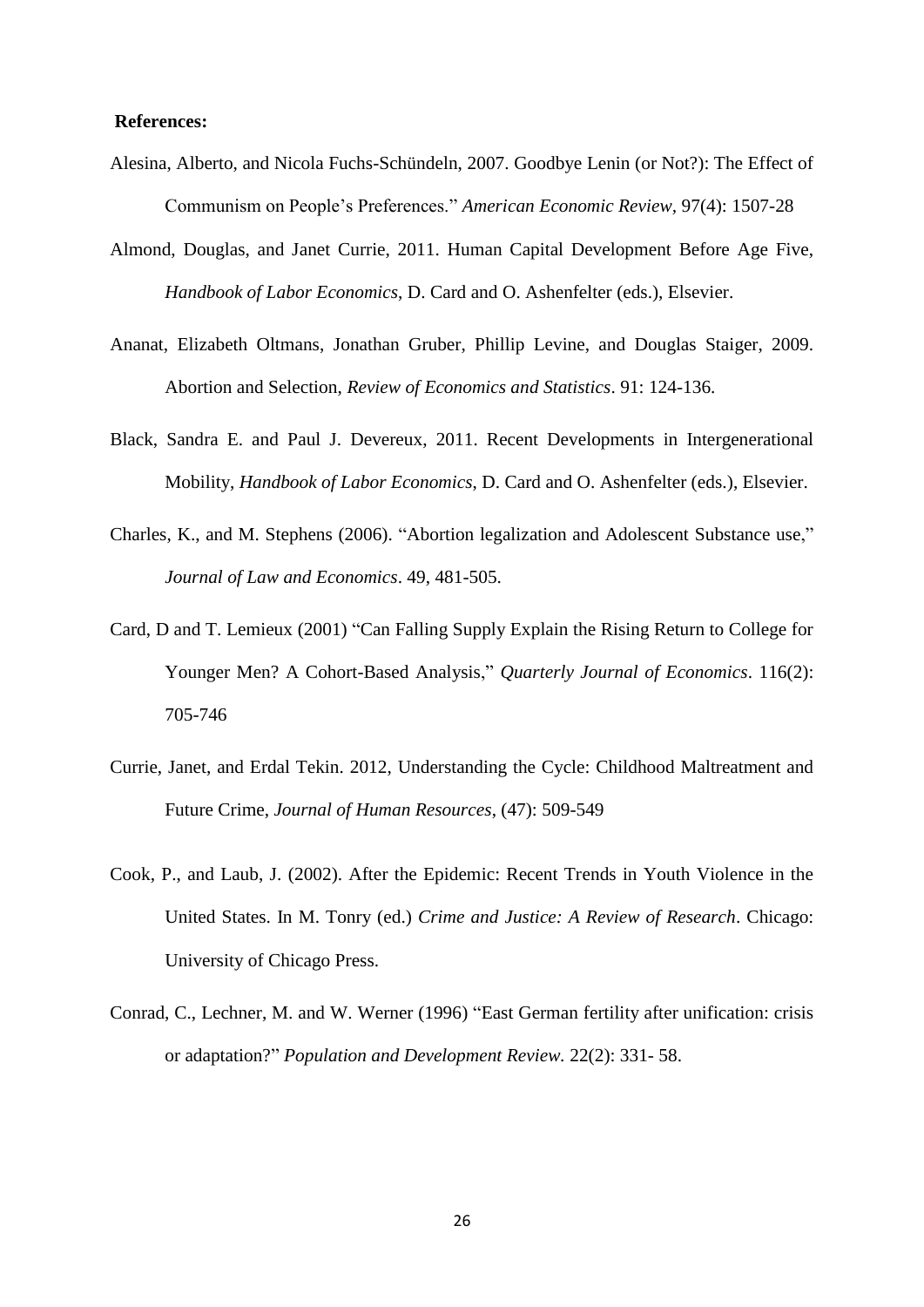- Currie, J., Nixon, L. And Cole, N. (1996) "Restrictions on Medicaid Funding of Abortion: Effects on Birth Weight and Pregnancy Resolutions," *Journal of Human Resources*, 31: 159-188
- Dehejia, Rajeev, and Adriana Lleras-Muney, 2004. Booms, Busts and Babies" Health, *Quarterly Journal of Economics*, 119: 1091-1130
- Dohmen, Thomas, Armin Falk, David Huffman, Uwe Sunde, 2010. Are Risk Aversion and Impatience Related to Cognitive Ability?, *American Economic Review,* 100(3): 1238- 1260
- Dohmen, Thomas, Armin Falk, David Huffman, and Uwe Sunde, 2012. The Intergenerational Transmission of Risk and Trust Attitudes, *Review of Economic Studies*, 79(2): 645- 677.
- Dohmen, Thomas, Armin Falk, David Huffman, Uwe Sunde, Jürgen Schupp, and Gert G. Wagner, 2011. Individual Risk Attitudes: Measurement, Determinants and Behavioral Consequences, *Journal of the European Economic Association*, 9(3): 522-550.
- Donohue, John J. III, Jeffrey Grogger, and Steven D. Levitt, 2009. "The Impact of Legalized Abortion on Teen Childbearing", *American Law and Economics Review*, 11(1): 24-46
- Donohue, John J. III, and Steven D. Levitt, 2001. The impact of legalized abortion on crime, *Quarterly Journal of Economics*, 116(2): 379-420.
- Donohue, John J. III, and Steven D. Levitt, 2001. Further evidence that legalized Abortion Lowered Crime: A reply to Joyce, *Journal of Human Resources*, (29): 29-49.
- Donohue, John J. III, and Steven D. Levitt, 2008. Measurement Error, Legalized Abortion, and the Decline in Crime: A response to Foote and Goetz, *Quarterly Journal of Economics*, 123(2): 425-440.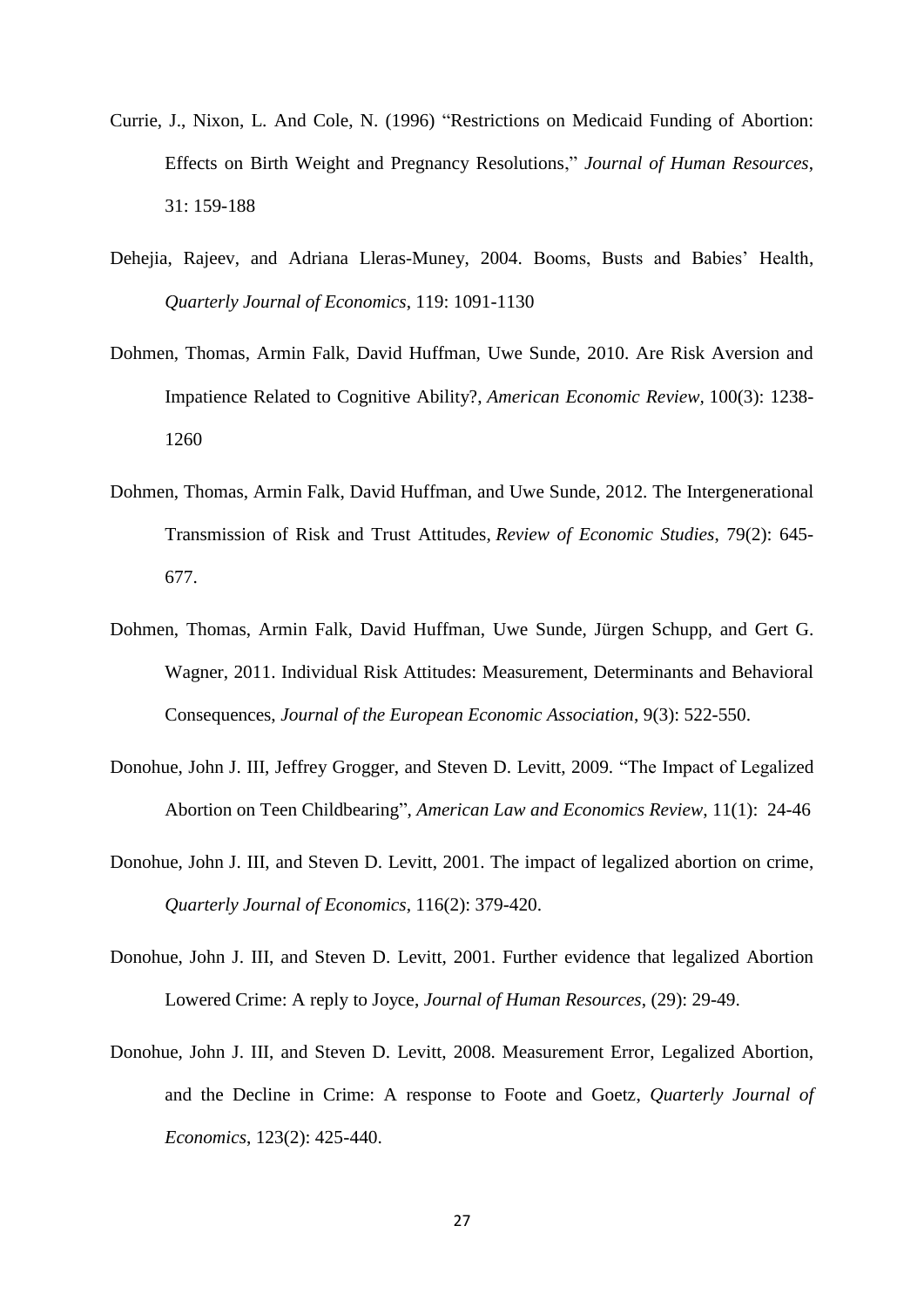- Doyle, J. 2007. Child Protection and Child Outcomes: Measuring the Effects of Foster Care, *American Economic Review*, 97: 1583-1610.
- Eberstadt, Nicholas, 1994. Demographic Shocks After Communism: Eastern Germany 1989- 1993, *Population and Development Review*. 20(1): 137-152.
- Fabio, A., R. Loeber, G. Balsubramani, J. Roth, W. Fu and D. Farrington (2006) "Why some generations are more violent than others: Assessment of age, period and cohort effects", *American Journal of Epidemiology*, 164, 151-160
- Foote, C., and Goetz, C. (2003). The Impact of Legalized Abortion on Crime: Comment. *Quarterly Journal of Economics*, 118, 407-423.
- Gruber, Jonathan (Ed.) 2001. *Risky Behaviour among Youth: An Economic Analysis*, University of Chicago Press
- Gruber, Jonathan, Phillip B. Levine, and Douglas Staiger, 1999. Abortion Legalization and Child Living Circumstances: Who Is the "Marginal Child", *Quarterly Journal of Economics*, 114(1); 263–292.
- Hjalmarsson, Randi, and Matthew Lindquist, 2012. Like Godfather, Like Son: Exploring the Intergenerational Nature of Crime. *Journal of Human Resources*, 47, 550-582
- Hunt, Jennifer, 2006. Staunching Emigration from East Germany: Age and the Determinants of Migration, *Journal of the European Economic Association*, 4(5): 1014-1037
- Joyce, Ted, 2004. Did Legalized Abortion Lower Crime? *Journal of Human Resources*, 39(1): 1-28
- Judt, T. (2005) *Postwar: A History of Europe since 1945*, Pimlico: London.
- Kempkes, G. (2010) Rapid Demographic Change and the Allocation of Public Education Resources: Evidence from East Germany. *Deutsche Bundesbank DP*, No 16/2010.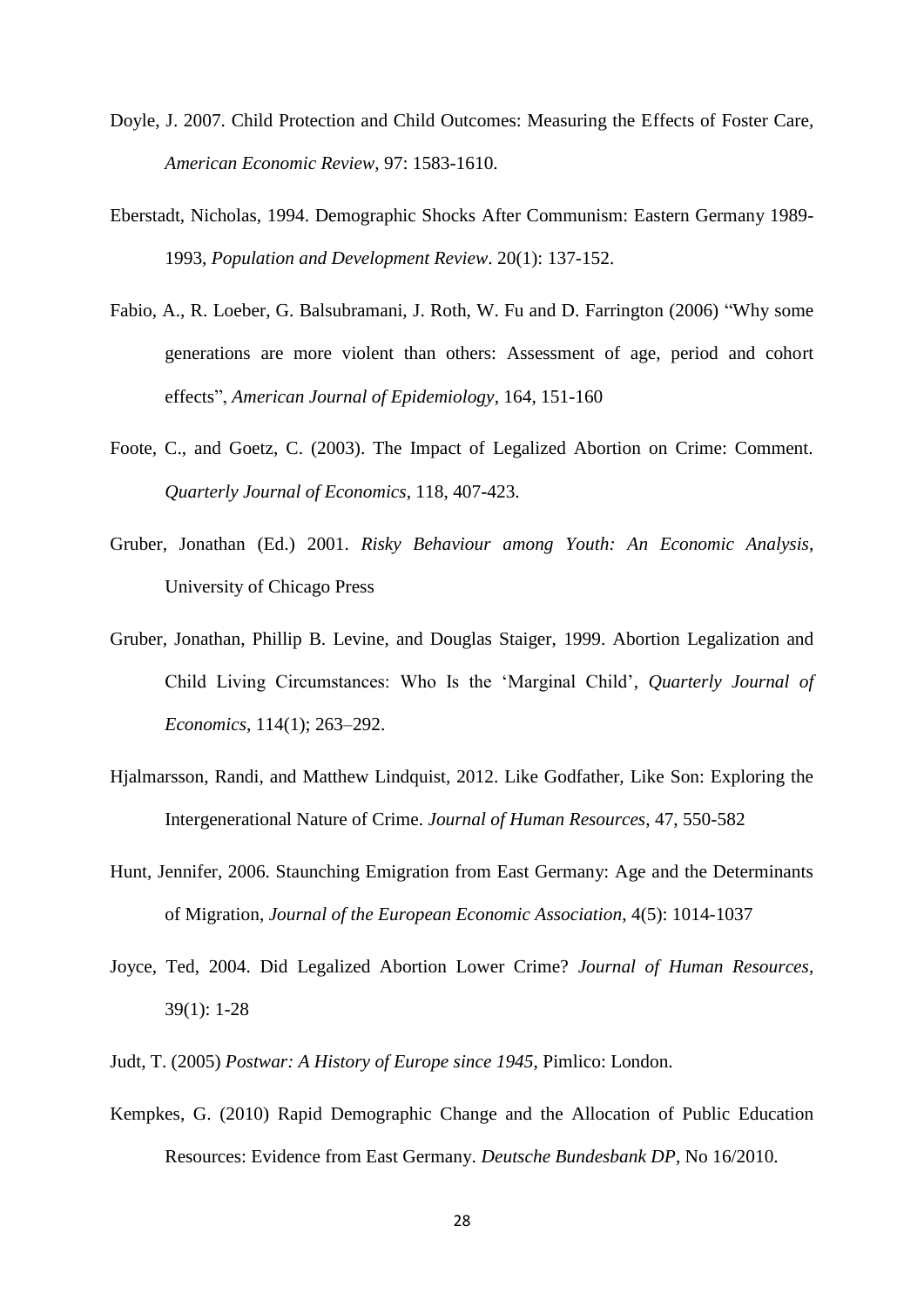- Lott, J., and Whitley, J. (2007). Abortion and Crime: Unwanted Children and Out-of Wedlock Births. *Economic Enquiry*, 45: 304-324.
- Pitt, M., and Rosenzweig, M. (1989) The selectivity of Fertility and the Determinants of Human Capital Investments :Parametric and semi-Parametrics Estimates. Economic Development Center: DP 89-09
- Pop-Eleches, Christian, 2006. The impact of an abortion ban on socioeconomic outcomes of children: Evidence from Romania, *Journal of Political Economy,* 114(4): 744-773
- Pop-Eleches, Christian, 2010. The Supply of Birth Control Methods, Education and Fertility: Evidence from Romania, *Journal of Human Resources*, 45: 971-997
- Reinheckel, Antje, Kornelia Frank, Wolfgang Weise, and Bernt-Peter Robra, 1998. Effect of Re-Unification on Fertility Behaviour in East Germany: A Review of the Evidence Reproductive. *Health Matters*, 6(11): 122-128
- Rindfuss, Ronald R., John Shelton Reed, and Craig St. John, 1978. A Fertility Reaction to a Historical Event: Southern White Birth Rates and the 1954 Desegregation Ruling, *Science*, 201: 178-180.
- Sampson, R. and J. Laub (1993) *Crime in the Making: Pathways and Turning Points through Life*, Cambridge, MA: Harvard University Press
- Sobotka, Tomás, Vegard Skirbekk, and Dimiter Philipov, 2011. Economic Recession and Fertility in the Developed World, *Population and Development Review*, 37(2): 267- 306
- Witte, James C. and Gert G. Wagner, 1995. Declining Fertility in East Germany After Unification: A Demographic Response to Socioeconomic Change, *Population and Development Review*, 21(2): 387-397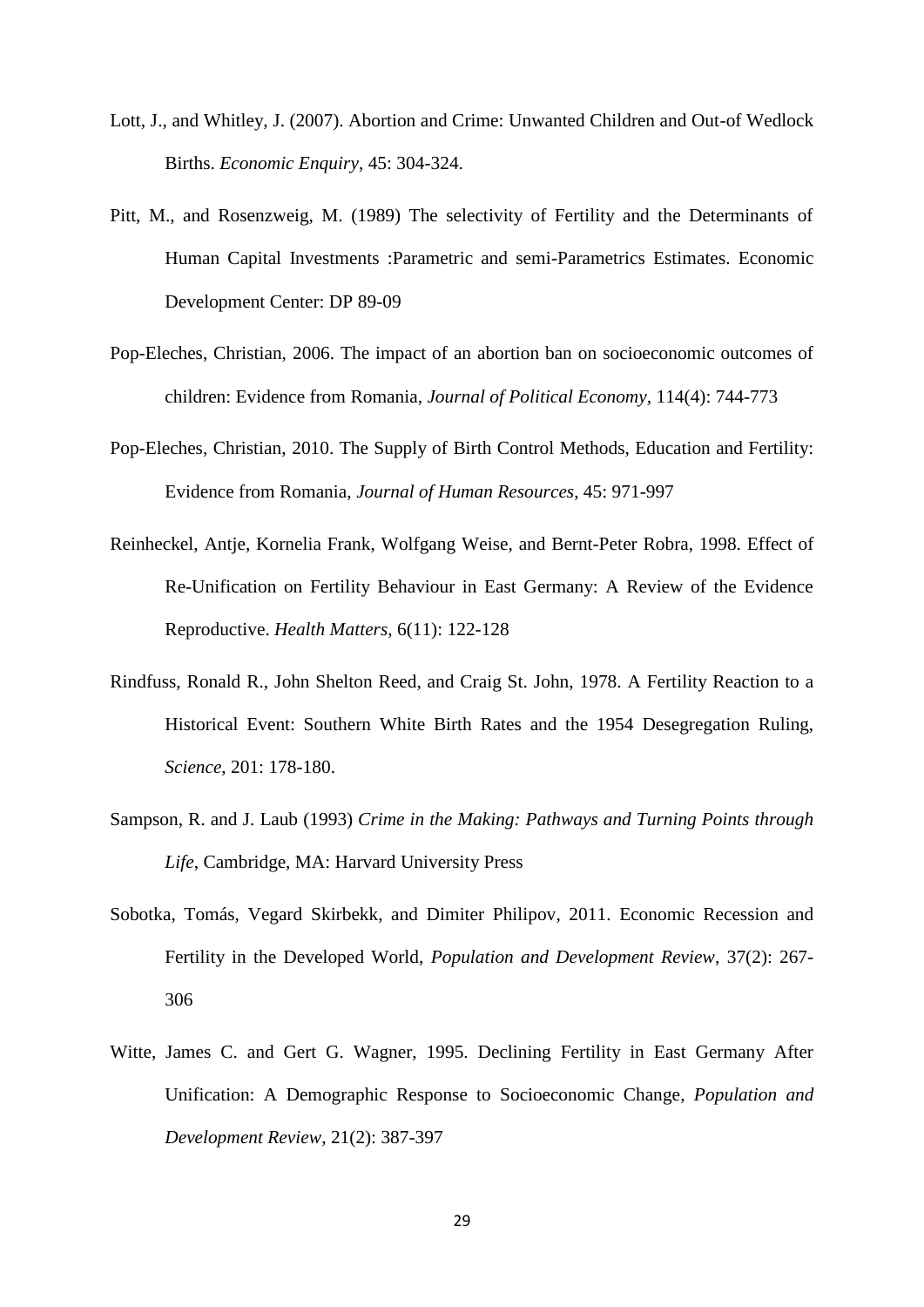**Figure 1: Annual Crude Birth Rate per 1,000 Population from 1950 and 2008**



Source:



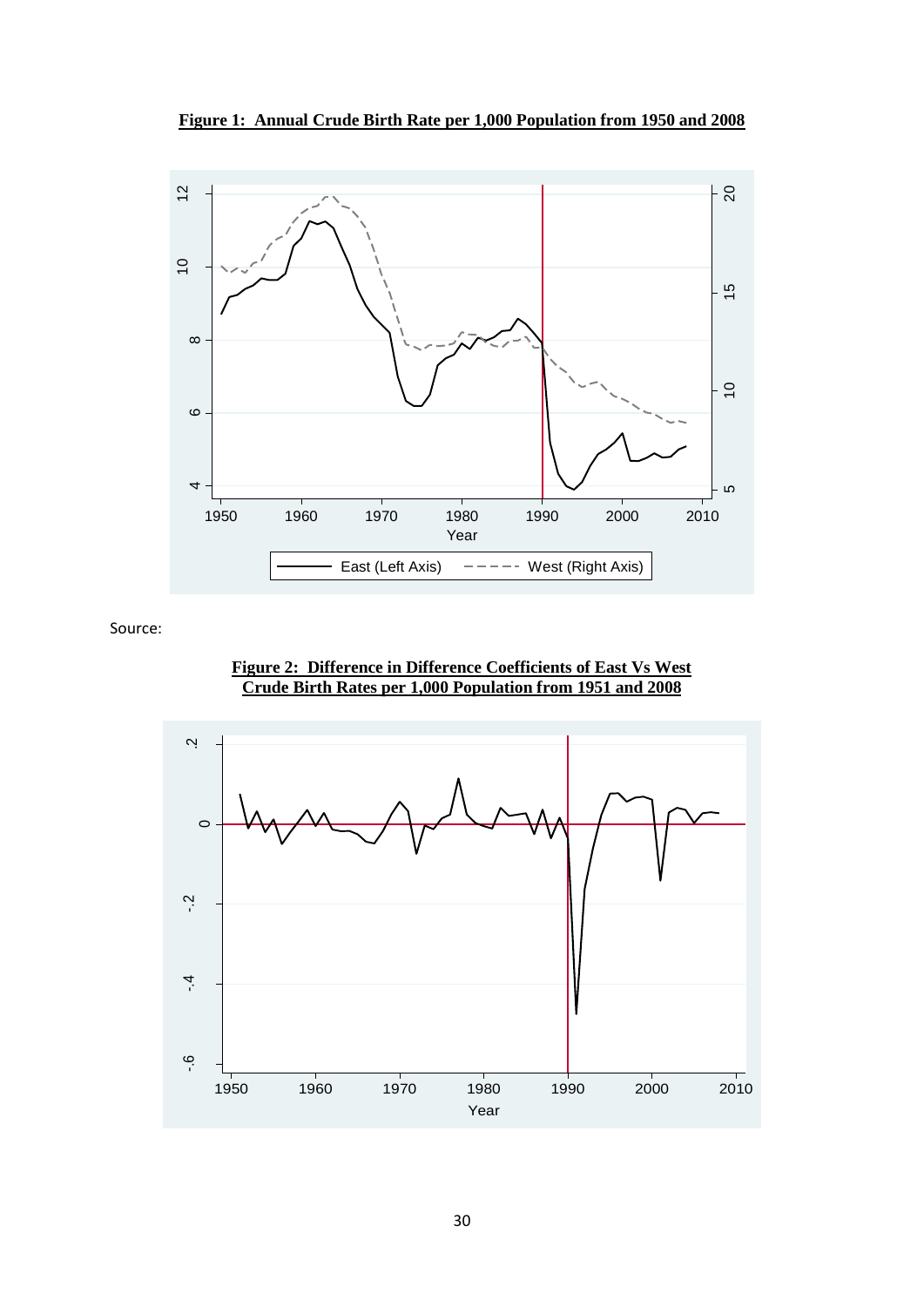



Source: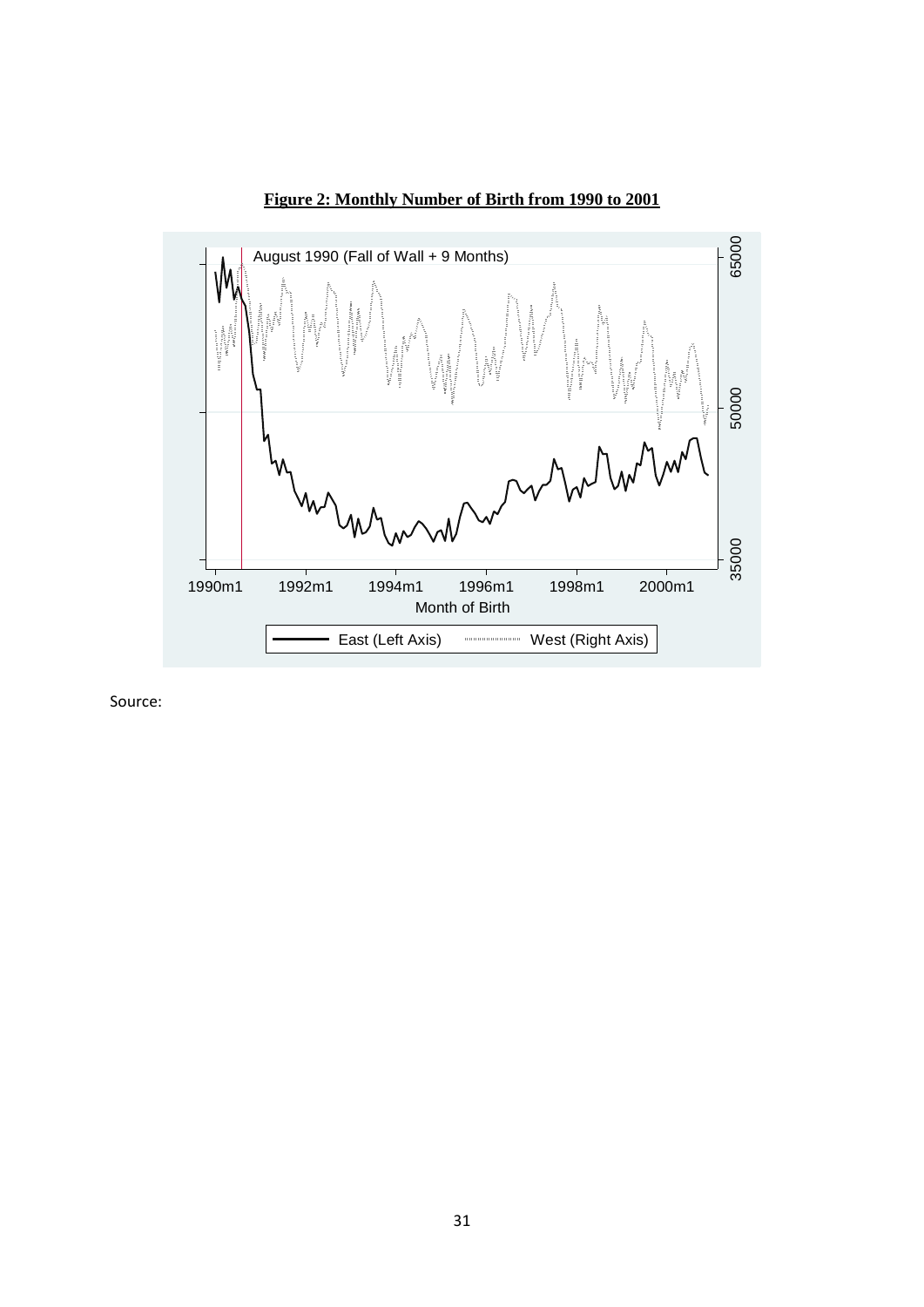

**Figure 4a: Arrest Rates and Arrest/Population Ratio of 8 to 13 Year Olds**

Source: Polizeiliche Kriminalstatistik statistical yearbooks 1993 to 2011



**Figure 4b: Arrest Rates and Arrest/Population Ratio of 14 to 17 Year Olds**

Source: Polizeiliche Kriminalstatistik statistics yearbook 1993 to 2011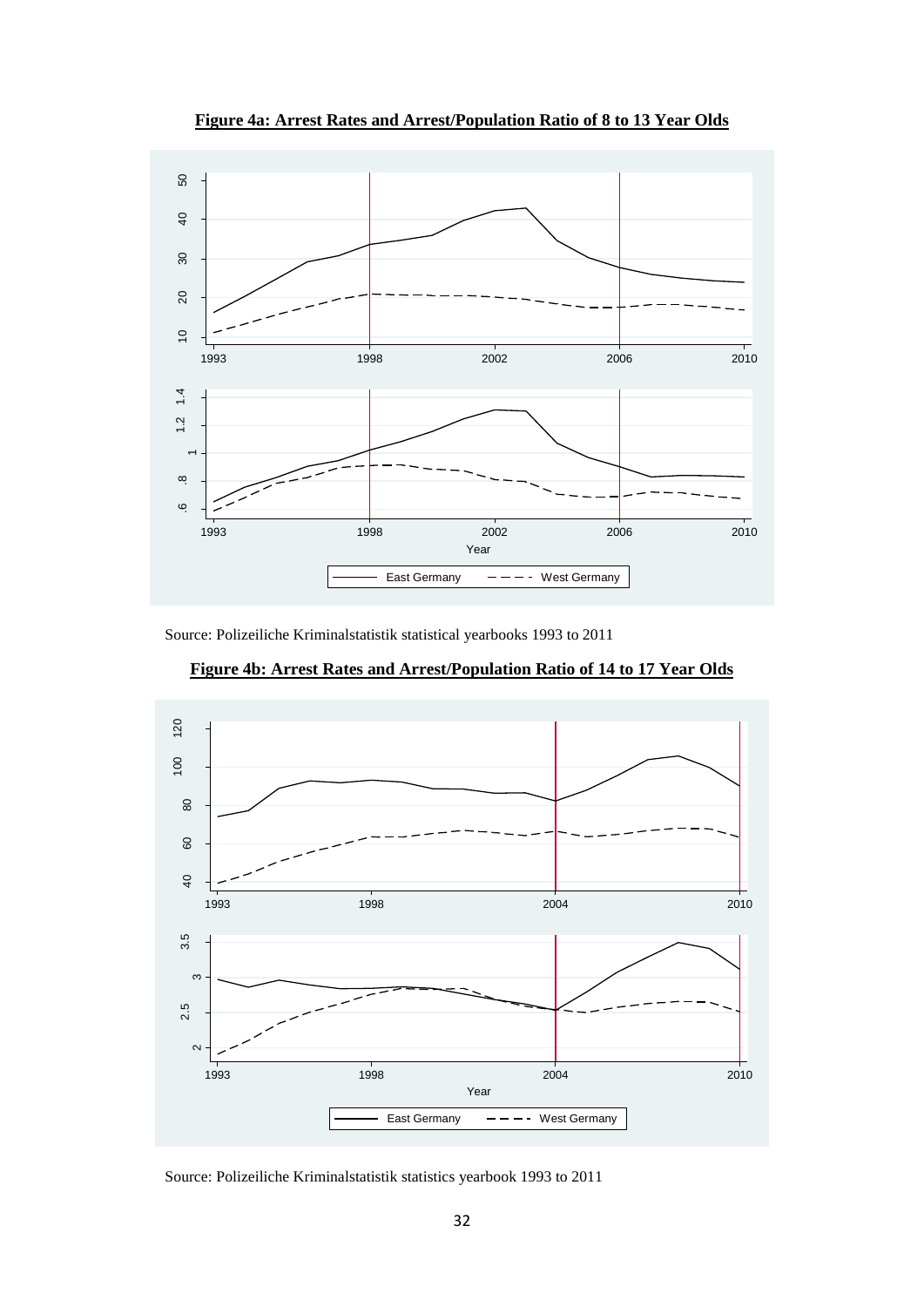

**Figure 4c: Arrest Rates and Arrest/Population Ratio of 18 to 20 Year Olds**

Source: Polizeiliche Kriminalstatistik statistics yearbooks 1993 to 2011



**Figure 4d: Arrest Rates and Arrest/Population Ratio of 21 to 24 Year Olds**

Source: Polizeiliche Kriminalstatistik statistics yearbook 1993 to 2011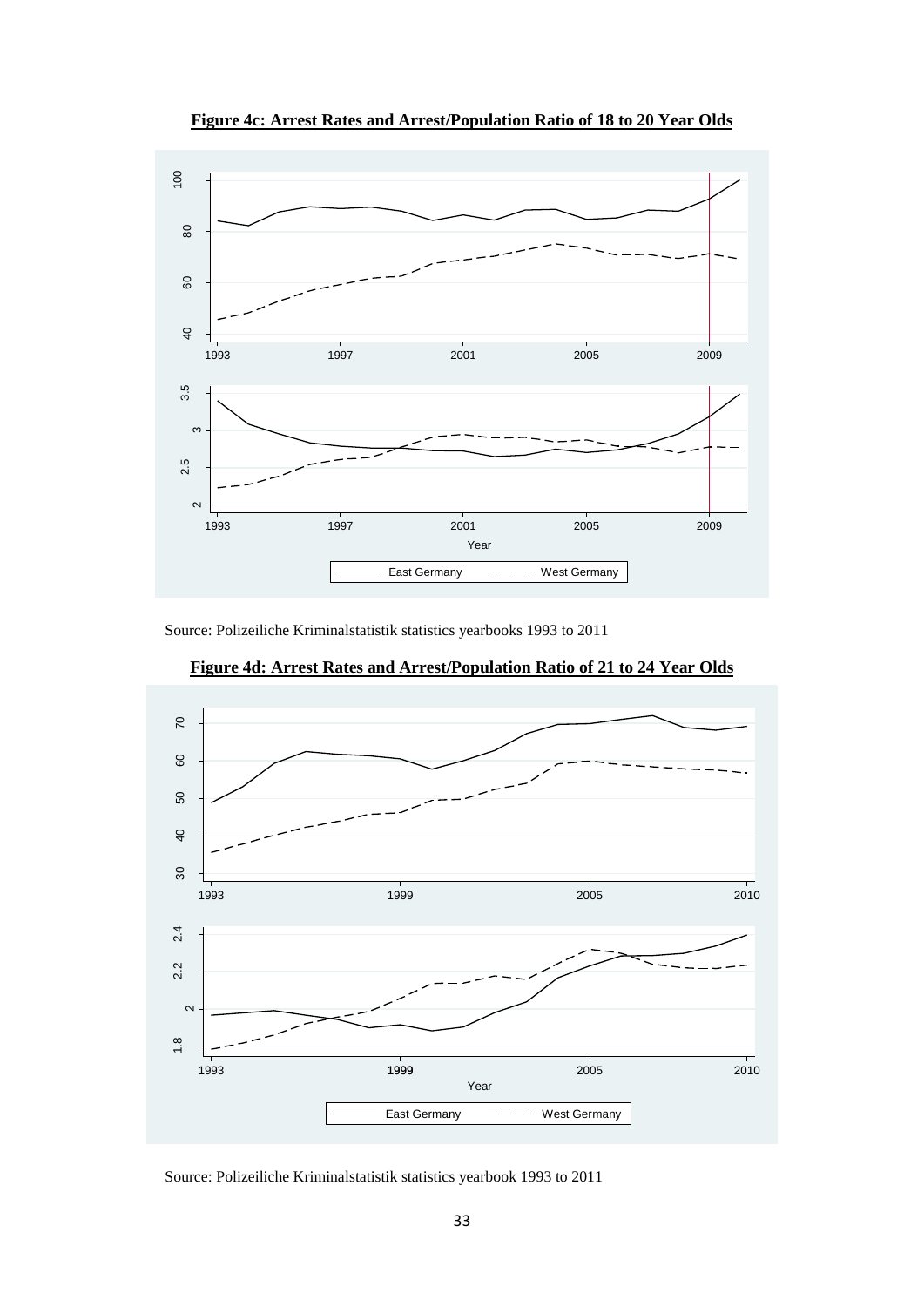

**Figure 4e: Arrest Rates and Arrest/Population Ratio of 25+ Year Olds**

Source: Polizeiliche Kriminalstatistik statistics yearbook 1993 to 2011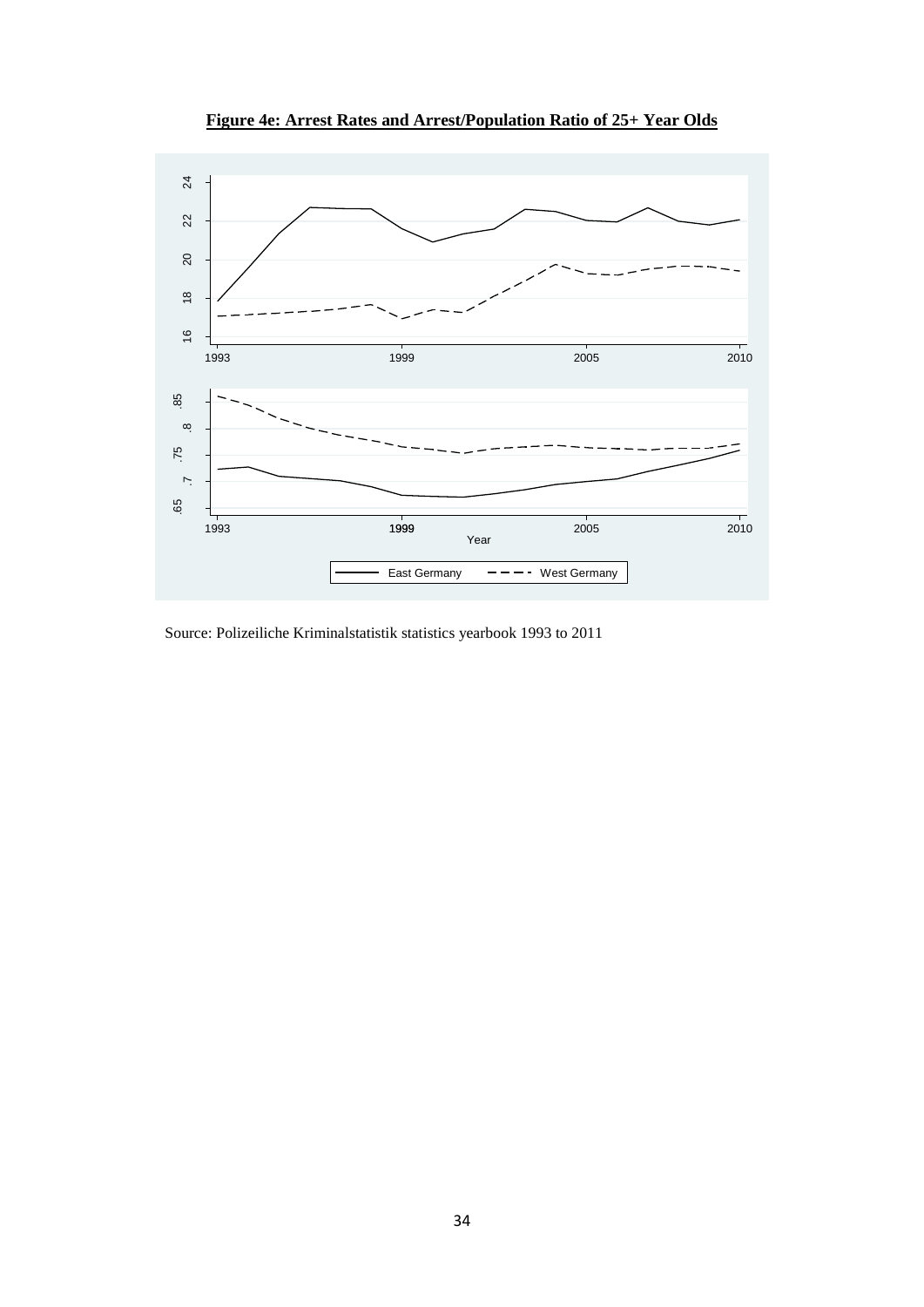| Age Group/<br>Year | $8 - 13$       | $14 - 17$         | 18-20          | $21 - 24$      |
|--------------------|----------------|-------------------|----------------|----------------|
| 1998               | $\overline{0}$ | $\overline{0}$    | $\overline{0}$ | $\overline{0}$ |
| 1999               | 1/6            | 0                 | 0              |                |
| 2000               | 2/6            | 0                 | 0              | 0              |
| 2001               | 3/6            | 0                 | 0              | 0              |
| 2002               | 3/6            | 0                 | 0              | 0              |
| 2003               | 3/6            | $\mathbf{\Omega}$ | 0              |                |
| 2004               | 3/6            | 0                 | 0              | 0              |
| 2005               | 2/6            | 1/4               | 0              | 0              |
| 2006               | 1/6            | 2/4               | 0              | 0              |
| 2007               | 0              | 3/4               | 0              |                |
| 2008               | 0              | 3/4               | 0              | 0              |
| 2009               | 0              | 2/4               | 1/3            |                |
| 2010               | 0              | 1/4               | 2/3            |                |
| 2011               |                | 0                 | 3/3            |                |

**Table 1: Fraction of Children of the Wall in different Groups over Time**

Note: Children of the Wall are defined as being born in an Eastern Lander between 1991 and 1993.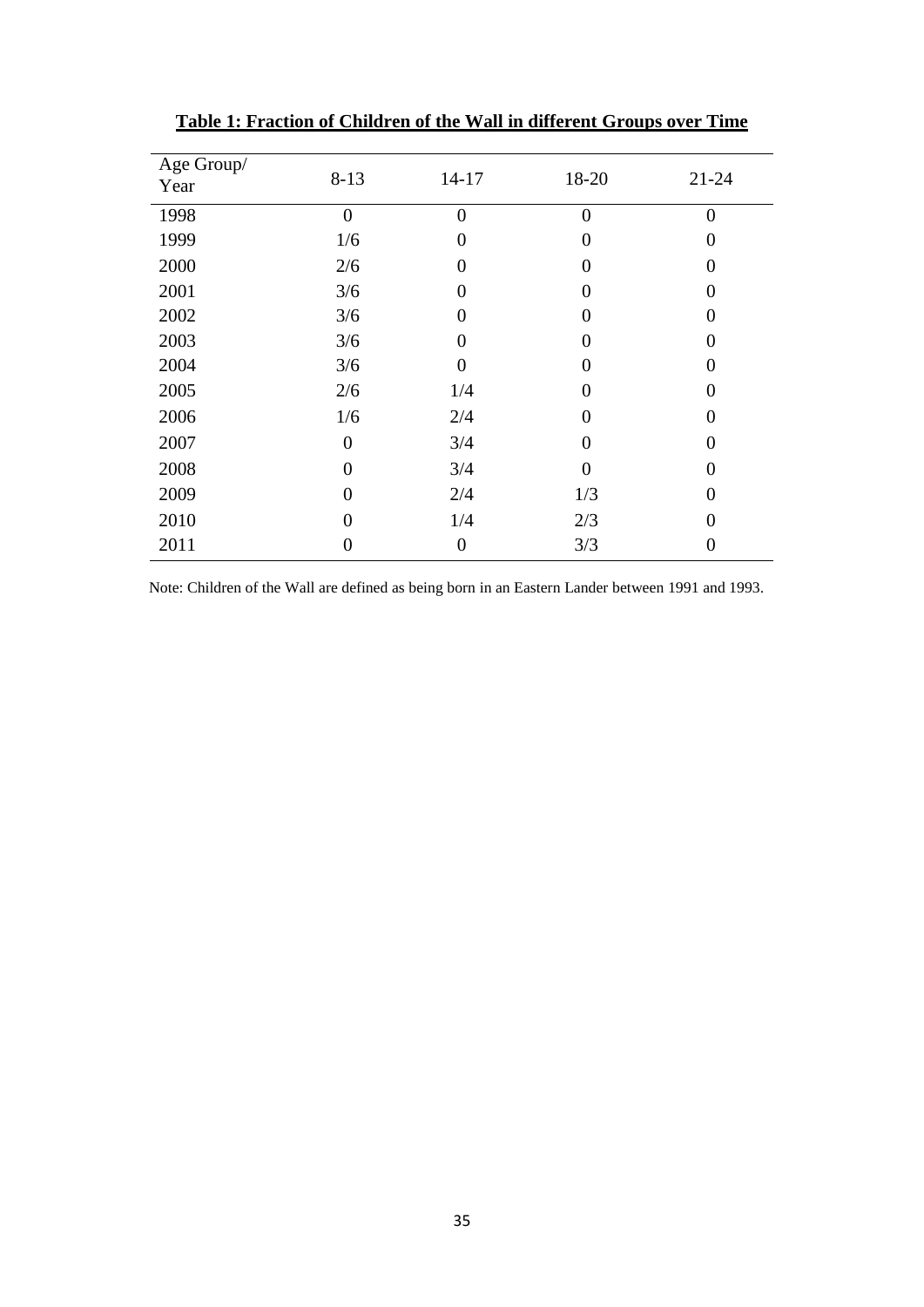|                                      | Age of      | <b>Years of</b>  | <b>Mother</b>  | Mother          | <b>Mother</b> |
|--------------------------------------|-------------|------------------|----------------|-----------------|---------------|
|                                      | Mother      | <b>Education</b> | <b>Married</b> | <b>Employed</b> | Log(Income)   |
| <b>CoW</b>                           | $-1.062***$ | $-0.454**$       | $-0.143***$    | $-0.085*$       | $-0.108*$     |
|                                      | (0.354)     | (0.208)          | (0.051)        | (0.047)         | (0.062)       |
| <b>Born in East</b>                  | $-2.649***$ | $0.961***$       | $-0.087***$    | $0.088***$      | $-0.205***$   |
| <b>Germany</b>                       | (0.148)     | (0.079)          | (0.014)        | (0.013)         | (0.018)       |
| <b>Survey Year</b><br><b>Dummies</b> | Yes         | Yes              | <b>Yes</b>     | Yes             | Yes           |
| <b>Cohort Size Weight</b>            | Yes         | Yes              | Yes            | Yes             | Yes           |
| <b>Sample Size</b>                   | 11,971      | 6,561            | 6,690          | 6,690           | 6,690         |

# **Table 2 – Differences in Characteristics of** *Mothers* **of the 'Children of the Wall'**

Note: CoW is the interaction of having a child between 1991 and 1993 and being born in East Germany. Standard errors are clustered at the Lander level. \*, \*\*, and \*\*\* denote respectively significance at the 1, 5, and 5 percent level. Source: GSOEP 1990 to 2010.The sample size is much larger for Age of Mothers because we also use information for parental age given by respondents whose mother is not participating in GSOEP.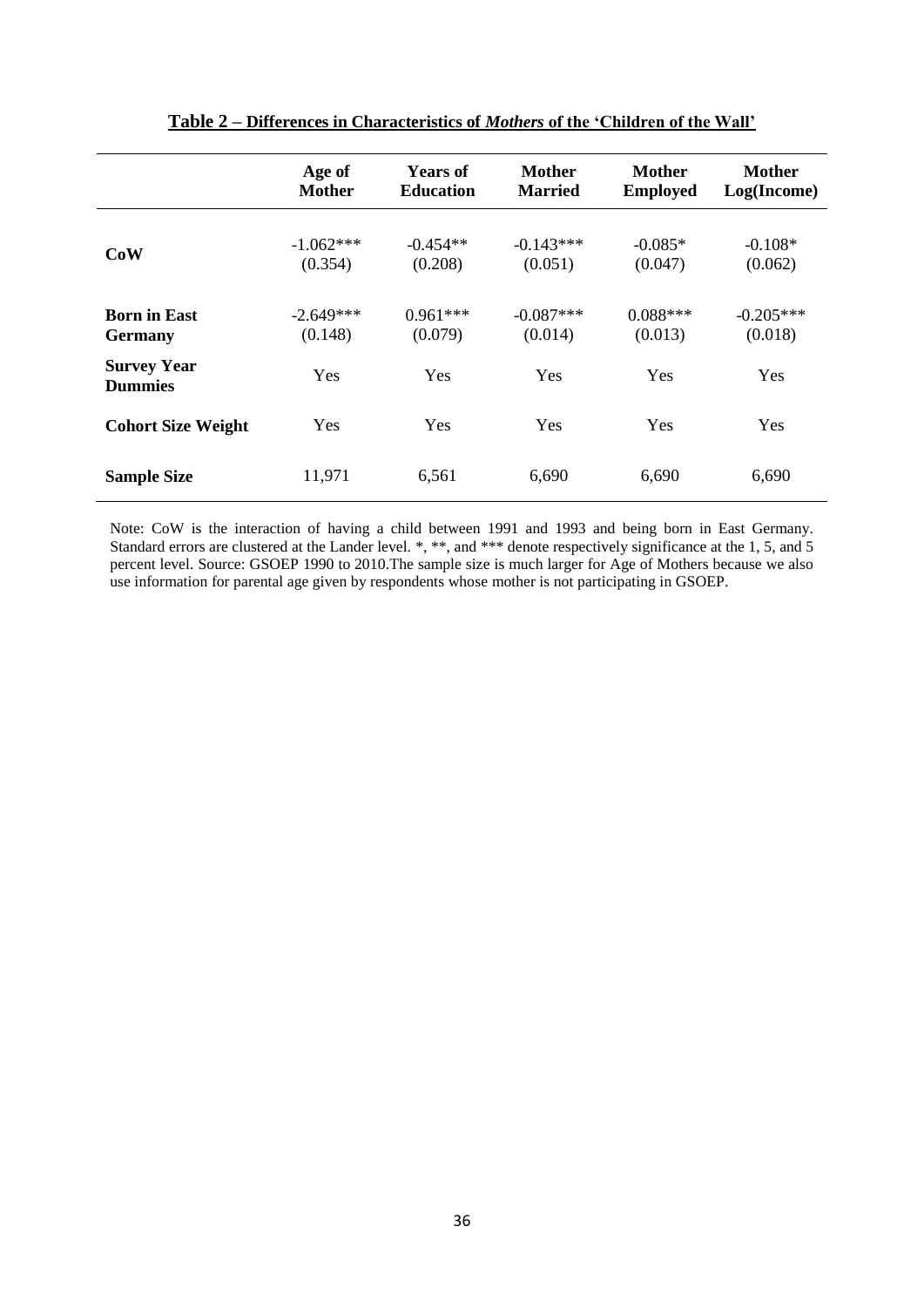|                                               |                       | <b>Log Arrest Rate</b> |                       |                       | <b>Arrest to Population Ratio</b> |                       |
|-----------------------------------------------|-----------------------|------------------------|-----------------------|-----------------------|-----------------------------------|-----------------------|
| <b>Proportion of Cohort</b><br>that are CoW   | (1)                   | (2)                    | (3)                   | (4)                   | (5)                               | (6)                   |
| <i>i</i> - All Age Groups                     | $0.754***$<br>(0.097) | $0.726***$<br>(0.109)  | $0.763***$<br>(0.105) | 1.094***<br>(0.092)   | $0.977***$<br>(0.118)             | $0.979***$<br>(0.119) |
| ii –Under 25s Only                            | $0.436***$<br>(0.039) | $0.610***$<br>(0.089)  | $0.681***$<br>(0.077) | $0.745***$<br>(0.046) | $0.883***$<br>(0.096)             | $0.937***$<br>(0.084) |
| iii –Under 21s Only                           | $0.390***$<br>(0.036) | $0.509***$<br>(0.077)  | $0.542***$<br>(0.063) | $0.711***$<br>(0.063) | $0.671***$<br>(0.082)             | $0.705***$<br>(0.059) |
| Age Group, Lander, and<br><b>Year Dummies</b> | Yes                   | Yes                    | Yes                   | Yes                   | Yes                               | Yes                   |
| <b>Lander Time Varying</b><br><b>Controls</b> | N <sub>o</sub>        | Yes                    | Yes                   | Yes                   | Yes                               | Yes                   |
| <b>Lander Specific Time</b><br><b>Trends</b>  | N <sub>0</sub>        | N <sub>o</sub>         | Yes                   | Yes                   | Yes                               | Yes                   |

# **Table 3 – OLS: Cohort Arrest Rates & Arrest/Population Ratios**

Note: The sample sizes are respectively: 1,350 for i; 1,080 for ii; and 810 for iii. The Lander time varying controls are: overall unemployment and youth unemployment rates; proportion foreign born by age groups; and number of police officers per 1,000 population. Robust standard error clustered at Lander level in parenthesis. \*, \*\*, and \*\*\* denote respectively significance at the 1, 5, and 5 percent level.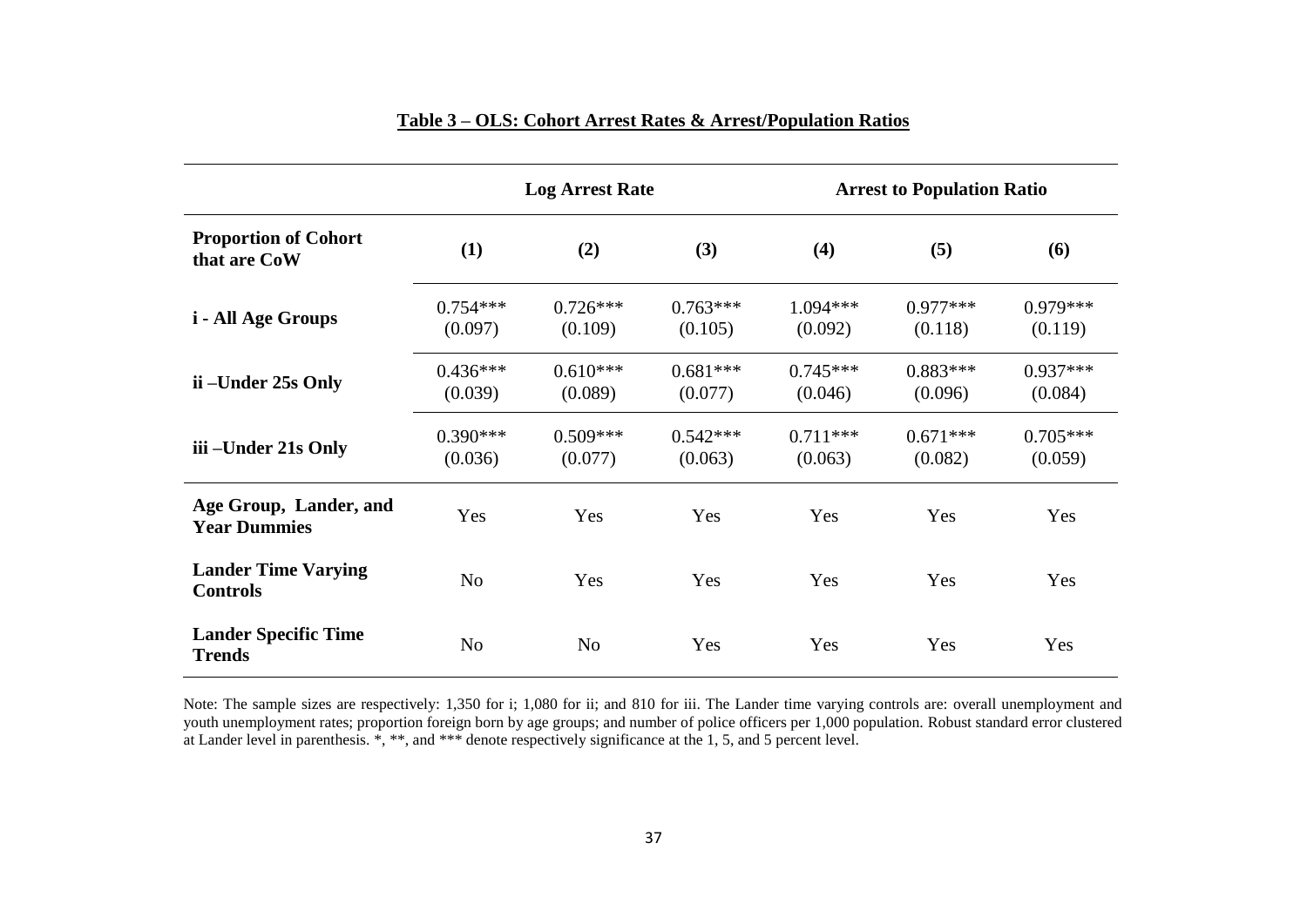|                                                            | <b>Log Arrest Rate</b>   |                          |                          | <b>Relative Size of</b><br><b>Arrests/Population</b> |
|------------------------------------------------------------|--------------------------|--------------------------|--------------------------|------------------------------------------------------|
|                                                            | <b>Under 25s</b><br>Only | <b>Under 21s</b><br>Only | <b>Under 25s</b><br>Only | <b>Under 21s</b><br>Only                             |
| <b>Proportion of Cohort</b><br>that are CoW                | $0.628***$<br>(0.077)    | $0.506***$<br>(0.073)    | $0.897***$<br>(0.083)    | $0.698***$<br>(0.059)                                |
| <b>Proportion of Potential</b><br><b>Mothers Migrating</b> | 1.829<br>(1.402)         | 1.402<br>(1.093)         | 1.362<br>(1.907)         | 0.296<br>(1.137)                                     |
| Age Group, Lander, and<br><b>Year Dummies</b>              | Yes                      | Yes                      | Yes                      | Yes                                                  |
| <b>Lander Time Varying</b><br><b>Controls</b>              | Yes                      | Yes                      | Yes                      | Yes                                                  |
| <b>Lander Specific Time</b><br><b>Trends</b>               | Yes                      | Yes                      | Yes                      | Yes                                                  |
| <b>Sample Size</b>                                         | 1,080                    | 810                      | 1,080                    | 810                                                  |

# **Table 4: Robustness - Cohort Arrest Rates & Arrest/Population Ratios Accounting for Effect of Migration of Potential Mothers**

Note: The "Migration of Potential Mothers" measure is created as the net migration of women from a Lander divided by the number of prime aged women in the same Lander at the time when the individuals in a cohort would have been born.. The Lander time varying controls are: regular unemployment and youth unemployment rate; proportion foreign born by age groups; and number of police officers per 1,000 population. Robust standard error clustered at Lander level in parenthesis. \*, \*\*, and \*\*\* denote respectively significance at the 1, 5, and 5 percent level.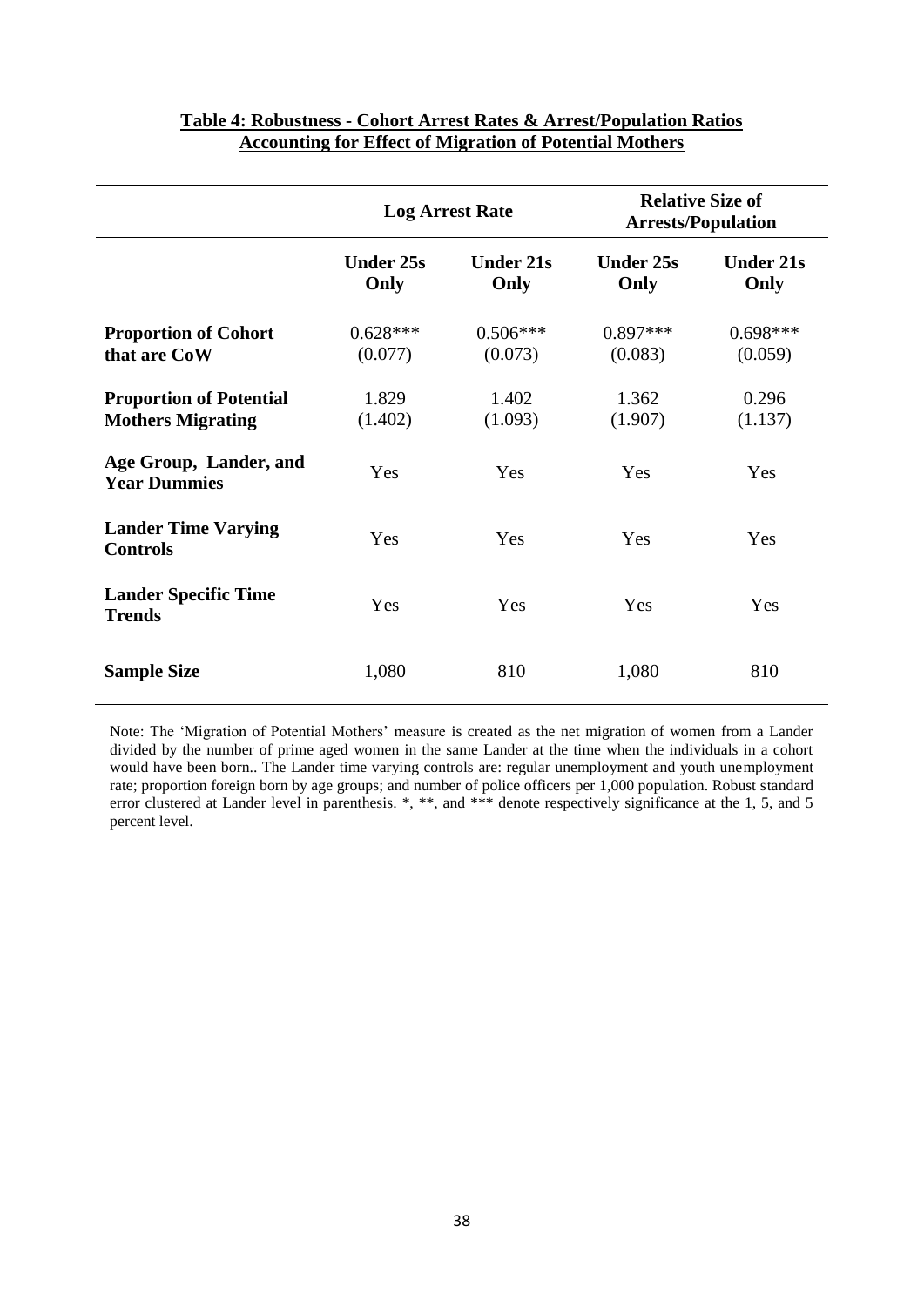|                              | <b>Educational Attainment</b> |                          |                                       |                                | <b>Parental Relationship</b>   |                                  |                                  |
|------------------------------|-------------------------------|--------------------------|---------------------------------------|--------------------------------|--------------------------------|----------------------------------|----------------------------------|
|                              | <b>School</b><br>Drop-Out     | <b>Repeated</b><br>Grade | <b>Test Score</b><br>Above<br>Average | Fight<br>with<br><b>Mother</b> | Fight<br>with<br><b>Father</b> | <b>Mother</b><br><b>Loves Me</b> | <b>Father</b><br><b>Loves Me</b> |
| CoW                          | $-0.017$<br>(0.019)           | 0.062<br>(0.048)         | $-0.015$<br>(0.054)                   | 0.090<br>(0.057)               | 0.077<br>(0.062)               | $-0.126**$<br>(0.047)            | $-0.150***$<br>(0.056)           |
| East                         | .001<br>(.007)                | $-0.051***$<br>(0.017)   | $-0.070***$<br>(0.019)                | $-0.070***$<br>(0.022)         | $-0.082***$<br>(0.023)         | $0.038*$<br>(0.022)              | 0.004<br>(0.021)                 |
| <b>Survey Year Dummies</b>   | Yes                           | Yes                      | Yes                                   | Yes                            | Yes                            | Yes                              | Yes                              |
| <b>Cohort Size Weight</b>    | Yes                           | Yes                      | Yes                                   | Yes                            | Yes                            | Yes                              | Yes                              |
| <b>Sample</b><br><b>Size</b> | 3,376                         | 3,472                    | 3,256                                 | 3,021                          | 3,043                          | 3,007                            | 2,995                            |

# **Table 5: Differences in Characteristics** *at Age 17* **of the 'Children of the Wall'**

Note: CoW is the interaction of being born between 1991 and 1993 and being born in East Germany. Standard errors are clustered at the Lander level. \*, \*\*, and \*\*\* denote respectively significance at the 1, 5, and 5 percent level. Source GSOEP 1990 to 2010.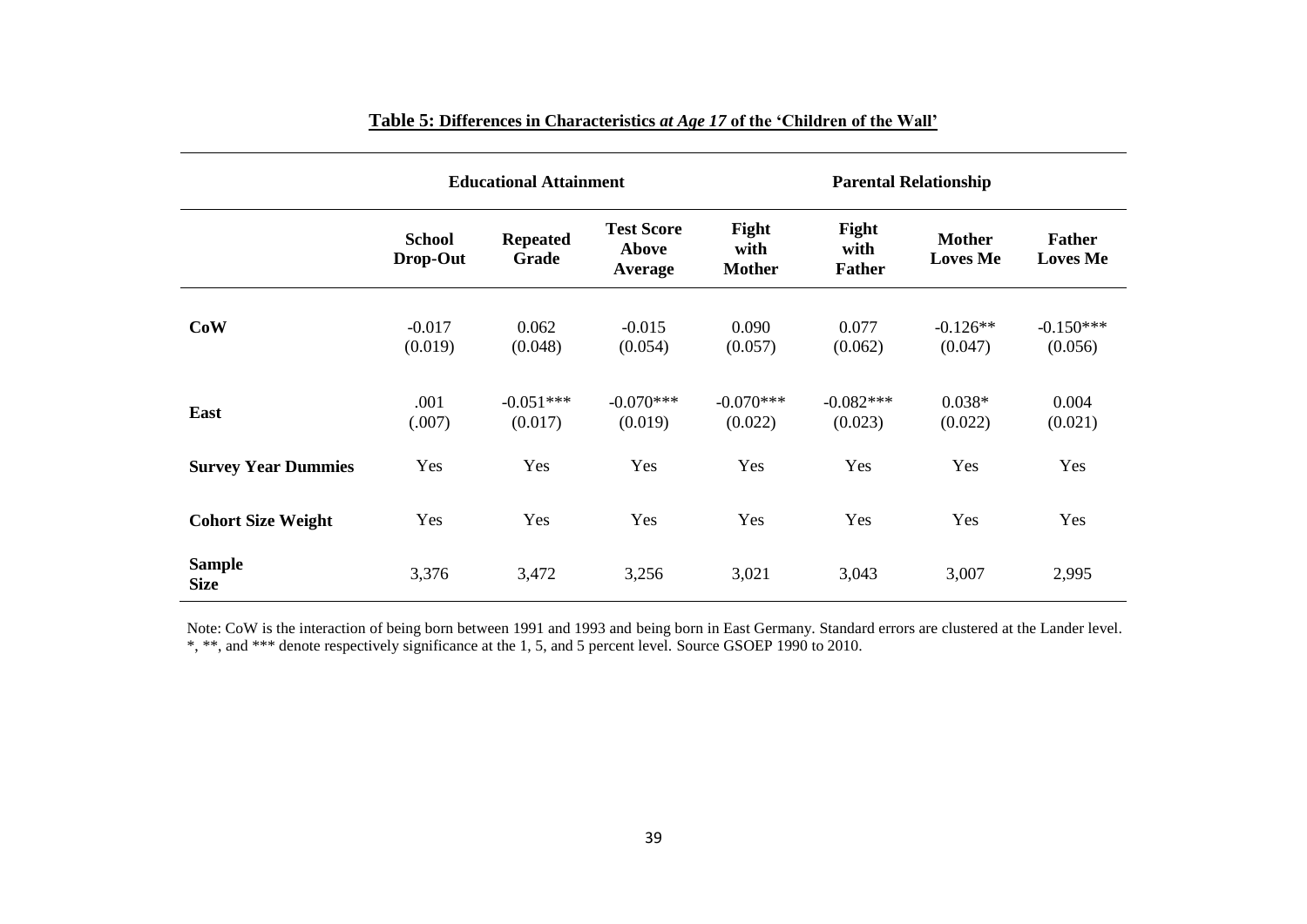|                               |                          |                                        | <b>Dependent Variable = Proportion Willing to Take Risk</b> | (i.e. Risk Attitude $> 5$ out of 10) |                                        |                        |
|-------------------------------|--------------------------|----------------------------------------|-------------------------------------------------------------|--------------------------------------|----------------------------------------|------------------------|
|                               |                          | <b>Mothers</b><br>(child 1980 to 2009) |                                                             |                                      | <b>Children</b><br>(born 1980 to 2009) |                        |
| CoW                           | $0.100**$<br>(0.042)     | $0.082**$<br>(0.040)                   | $0.088**$<br>(0.041)                                        | $0.141***$<br>(0.052)                | $0.117**$<br>(0.053)                   | $0.117**$<br>(0.053)   |
| East                          | $0.106***$<br>(0.011)    | $0.038***$<br>(0.011)                  | $0.035***$<br>(0.011)                                       | $-0.003$<br>(0.016)                  | 0.003<br>(0.016)                       | 0.004<br>(0.016)       |
| Age                           |                          | $-0.010***$<br>(0.000)                 | $-0.002**$<br>(0.001)                                       |                                      | $-0.015***$<br>(0.003)                 | $-0.014***$<br>(0.003) |
| <b>Education</b>              | $\overline{\phantom{a}}$ | $\overline{\phantom{a}}$               | $0.014***$<br>(0.002)                                       |                                      |                                        | $-0.001$<br>(0.001)    |
| <b>Year of survey Dummies</b> | Yes                      | Yes                                    | Yes                                                         | Yes                                  | Yes                                    | Yes                    |
| <b>Cohort Size Weight</b>     | Yes                      | Yes                                    | Yes                                                         | Yes                                  | Yes                                    | Yes                    |
| <b>Sample Size</b>            |                          | 9,183                                  |                                                             |                                      | 4,560                                  |                        |

# **Table 6: Risk Attitude Results: Mothers and Children**

Note: CoW is the interaction of having had a child for mothers and for being born between 1991 and 1993 in East Germany. Risk attitude measures come from the average of the 2004, 2006, 2008, 2009, and 2010 of questions on the willingness to take risk ranked between 0 (minimum) and 10 (maximum). \*, \*\*, and \*\*\* denote respectively significance at the 1, 5, and 5 percent level. Source GSOEP from 1990 to 2010.